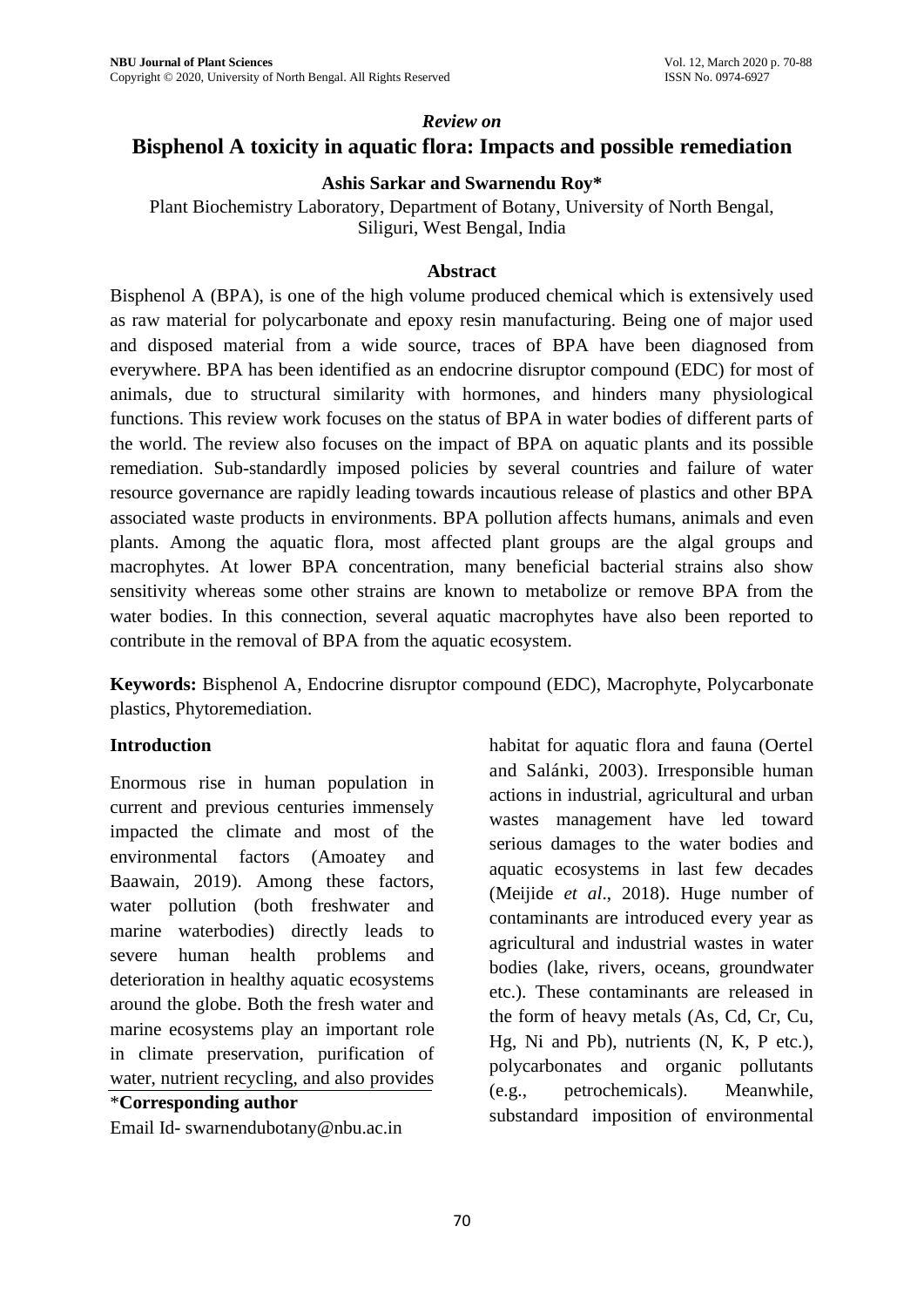regulations resultsin the disruption of water quality in the environment (Hu and Cheng, 2013). These contaminants exceedingly influence the aquatic ecosystem and also show toxic effects on the aquatic flora and fauna (Sangai *et al*., 2016).

Polycarbonate contaminants are identified as one of the major water pollutant in the past few decades, which causesseveredamage to the aquatic ecosystem. Most used polycarbonates and epoxy resins are manufactured from an organic compound -Bisphenol A (BPA). Release of plastics into the environment during the manufacture of chemicals, processing, product packaging, transportation and improper disposal without proper regulation, results in to the release of BPA in the environment (Staples *et al*., 1998). A wide range of products are manufactured from BPA e.g., food containers, electronic parts, protective envelops for electrical, adhesives, dyes, paints, housing materials, thermal paper, paper coating, compact disks, automobile parts etc., which also contributes to the release of BPA in the environment (Staples *et al*., 1998).

Due to such wide-ranging source and sub-standard enforcement of discharge regulations, BPA has been ubiquitously detected in environment including waterbodies, soil and landfill leachate (Staples *et al*., 1998). They are also found as floating and non-floating polycarbonate plastics dumped worldwide in fresh waterbodies as well as oceans (Duxbury, 1992). Rivers, lakes and seafloor majorly dumped with plastics debris which are non-floating in nature slowly and gradually releases BPA (Galgani *et al*., 1996; Gregory *et al*., 1997). Water surface covered with dumped plastics all over the world constitutes about 45% of the buoyant plastics (Duxbury, 1992).

Bisphenol-A is chemically 2,2-bis- (4-hydroxyphenyl) propane. It has been estimated that approximately 8.4 million tons of BPA have been used in 2018 globally for the production of epoxy resin and polycarbonate plastic (Staples *et al*., 1998; PRWeb report, 2013). This huge amount of plastic production and the rapid degradation of plastics releases BPA (3-7 day's half-life) into the waste water, which exhibits moderate toxicity and lower accumulation in aquatic organisms (Staples *et al*., 1998).

BPA has been identified as an endocrine disruptor compound (EDC) for most of animals, due to structural similarity with hormones, and a result it hampers many physiological functions (Fang *et al*., 2020). Accumulation of BPA in phytoplankton causes acute toxicity and trophic transfer to zooplanktons (Radix *et al*, 2002). Toxic effect of BPA includes reduction in cell number, size and chlorophyll, observed in both freshwater and marine microalgae e.g., *Chlorella sorokiniana*, *Monoraphidium braunii*, *Chlorella pyrenoidosa*, *Nannochloropsis*  sp. etc. (Gattullo *et al*, 2012; Eio *et al*., 2015; Guo *et al*., 2017; Ishihara and Nakajima, 2003). Effect of BPA exposure can also be observed in few other aquatic plants e.g., *Ipomoea aquatica*, water hyacinth, *Azolla filiculoides*, etc. (Noureddin *et al*., 2004; Kang and Kondo, 2006; Zazouli *et al*., 2014).

Traditional methods used in wastewater treatments employs physical and chemical methods, which are costly and hostile for environment health (Zhou *et al*., 2004). Phytoremediation is one of emerging biological methods for BPA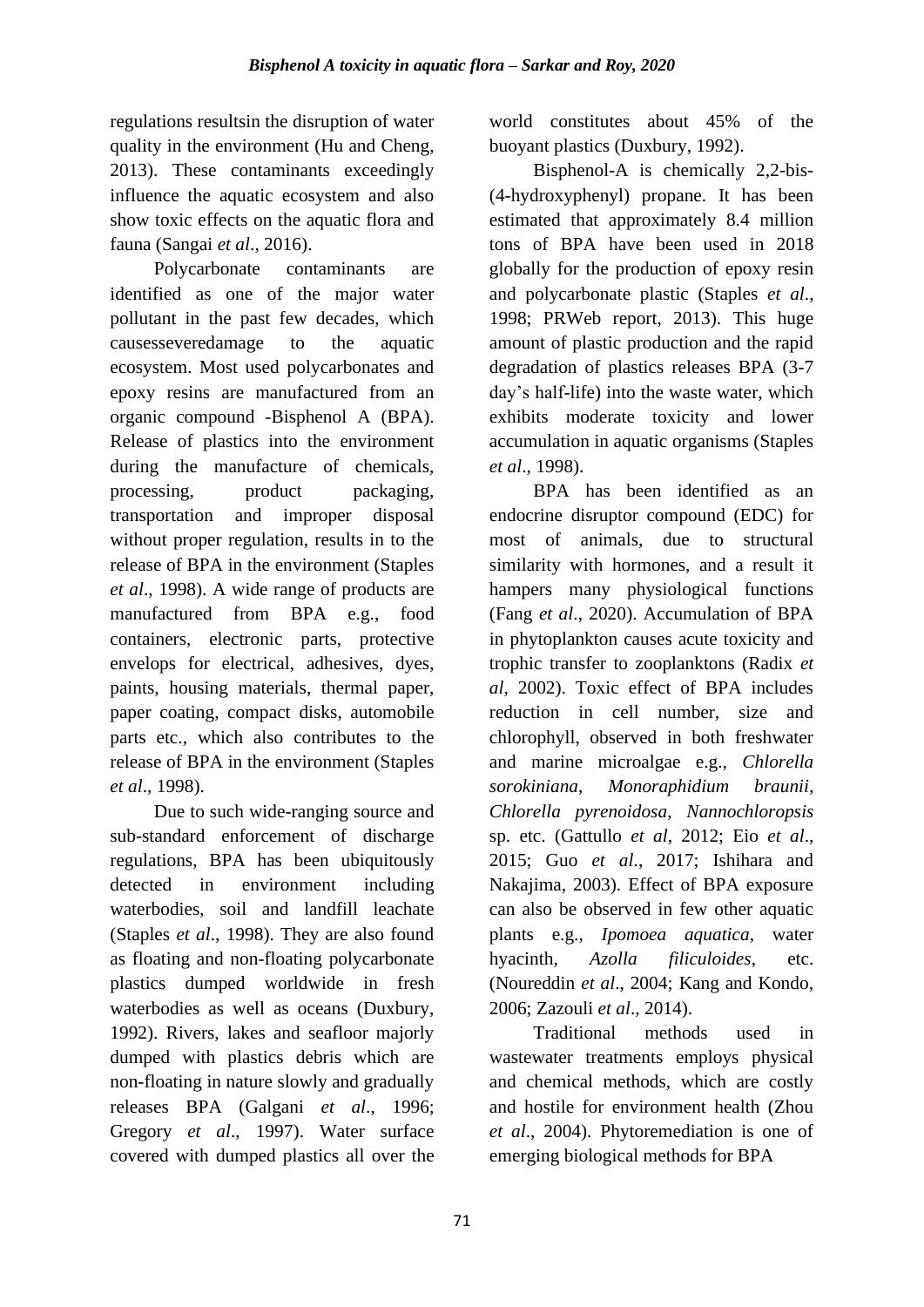removal from waste waterbodies. In the treatment of wastewater, appointment of algal-bacterial system to tree species have shown very promising results e.g., *Chlorella sorokiniana* (Microalga), *Azolla filiculoides* (Aquatic macrophyte), *Portulaca oleracea* (Herb), *Bruguiera gymnorhiza* (Mangrove), *Eucalyptus perriniana* (Tree) help in BPA elimination from waste water (Hamada *et al*., 2002; Imai *et al*., 2007; Saiyood *et al*., 2013; Zazouli *et al*., 2014; Eio *et al*., 2015).

Plenty of studies have been already reported for aquatic invertebrates, fishes, amphibians, birds and mammals subjected to BPA exposure, but there is lack of information for aquatic flora. The objective of this review work is primarily understanding BPA toxicity and its impact on the aquatic plant groups, and to also

provide information about possible remediation by these aquatic plant groups.

### **Bisphenol A and its analogues**

BPA has been recognized as one of world's highest produced chemicals and quite well known as endocrine disrupting chemical (EDC). It is mainly used in manufacturing of polycarbonates, epoxy resins, medical equipment, electronic components, pipes, thermal paper, most of water and food containers along with many other household and electronic products (Staples *et al*., 1998). At ambient condition BPA shows solid crystals or flake like physical properties along with low volatility, higher melting point  $(150-155)$ <sup>o</sup> C) and moderate solubility in aqueous solution (Staples *et al*., 1998).



**Figure 1** Chemical structures of Bisphenol A and its few common analogues.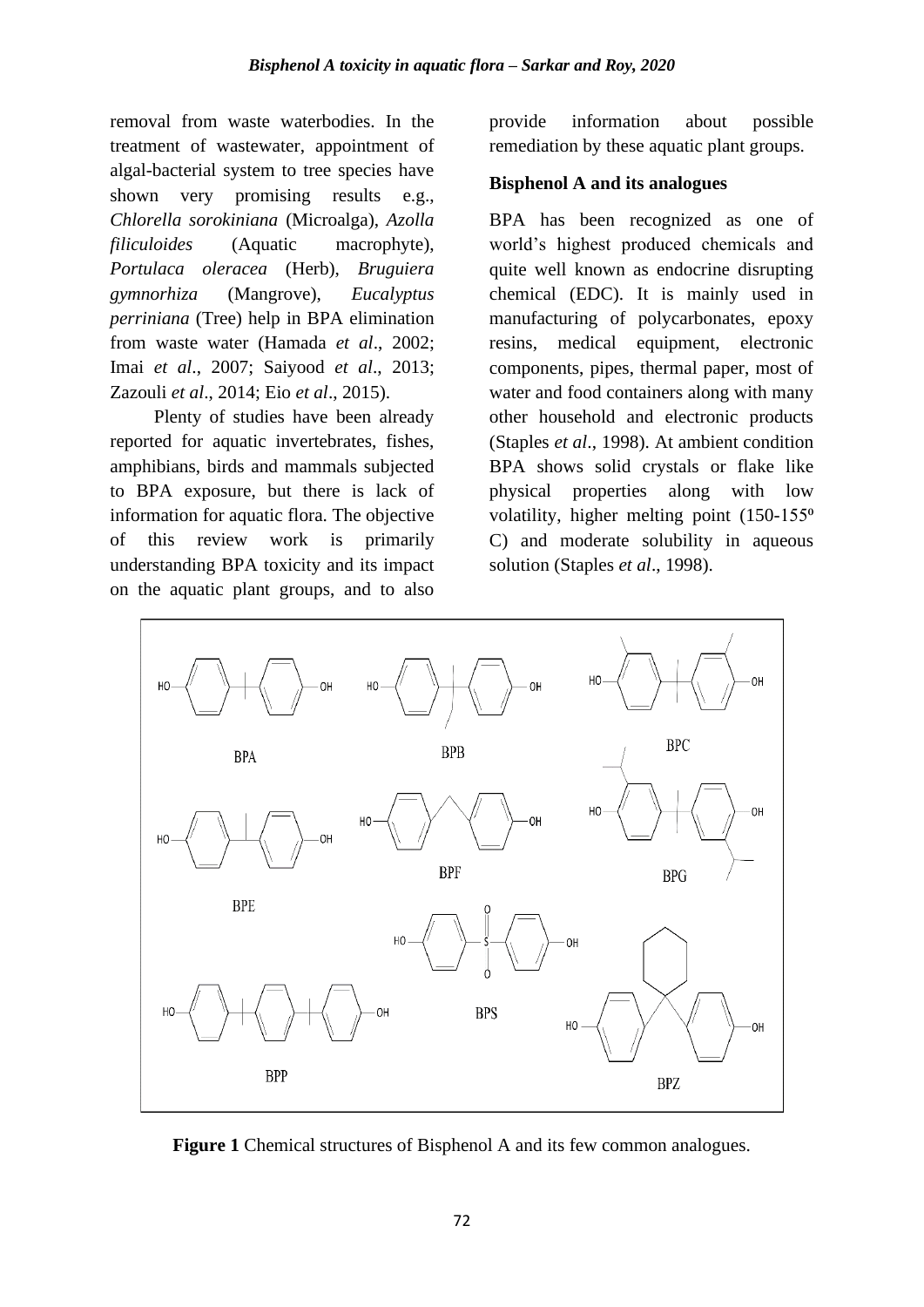A large number of chemicals are known to have structural similarity with BPA. In this connection, the chemical structures of few commonly studied BPA analogues have been presented in Figure 1. Among the analogues, Bisphenol F and Bisphenol S have also been widely used in polycarbonate manufacture. Several studies suggested most of these analogues also imparts EDC like functions (estrogenic, anti-estrogenic, androgenic, and anti-androgenic) with similar physiological effects like BPA (Rochester and Bolden, 2015). Few studies have claimed that some of the analogues has potential to replace BPA in the industrial sector.

# **Environmental distribution of BPA**

Being one of the major disposed waste materials from a wide range of source, traces of BPA is present all over the environment. Environmental distribution of BPA is as follows -

# *BPA in air*

Air is a geochemical reservoir for most of organic and inorganic particles (Sangai *et al*., 2016). BPA has lower volatility, although it can easily mix up with the atmosphere through industrial wastes (in particle form), which has been estimated to be approximately 100 tons per year (Sangai *et al*., 2016). BPA is also released via combustions of polycarbonate and epoxy resin products, domestic plastic wastes, paint spraying, electronic wastes etc. (Owens *et al*., 2007).

# *BPA in soil*

Although BPA shows moderate affinity, slower biodegradation and lower half-life (1-10 days), the availability in soil and sediments, makes it notable pollutant

(Sangai *et al*., 2016; Loffredo and Senesi, 2006). Land applied biosoilds or sewage sludge, mismanaged disposal of plastic wastes from industry, urban cites are among the primary source for BPA in soil (Lemos *et al*., 2010). With each passing year, record increase in the concentrations of BPA in the soil is occurring which poses serious concerns for many organisms. In a study, BPA has also been found to be interfere with the symbiotic association between *Sinorhizobium meliloti* and leguminous plant roots, indicating its prowess as a soil contaminant (Sangai *et al*., 2016).

# *BPA in water*

Disposal of waste water, solid wastes from industry and households contains many water pollutants along with BPA and its analogues (Lee *et al*., 2015; Yu *et al*., 2015). Detection of BPA in different waterbodies has been reported which includes lakes, rivers, ground water, seawater and even present in drinking water (Sakai *et al*., 2007; Wan *et al*., 2018; Yang *et al*., 2014). Several studies have already determined BPA concentrations in various water bodies, including fresh and marine water, a list of which is presented in **Table 1**.

The concentrations of BPA vary according location, type of waterbodies or amount disposed waste materials. Observed BPA concentrations in Indian River waters ranges 0.006 µg/L to 14.8 µg/L (Lalwani *et al*., 2020; Yamazaki *et al*., 2015). Yamuna river reported most polluted and contains highest BPA concentrations  $(0.079 - 14.8 \mu g/L)$  among studied rivers in India (Lalwani *et al*., 2020). BPA levels in Indian municipal sewage industrial wastewater and drinking waters are 0.019 to 1.95 µg/L, 0.036 to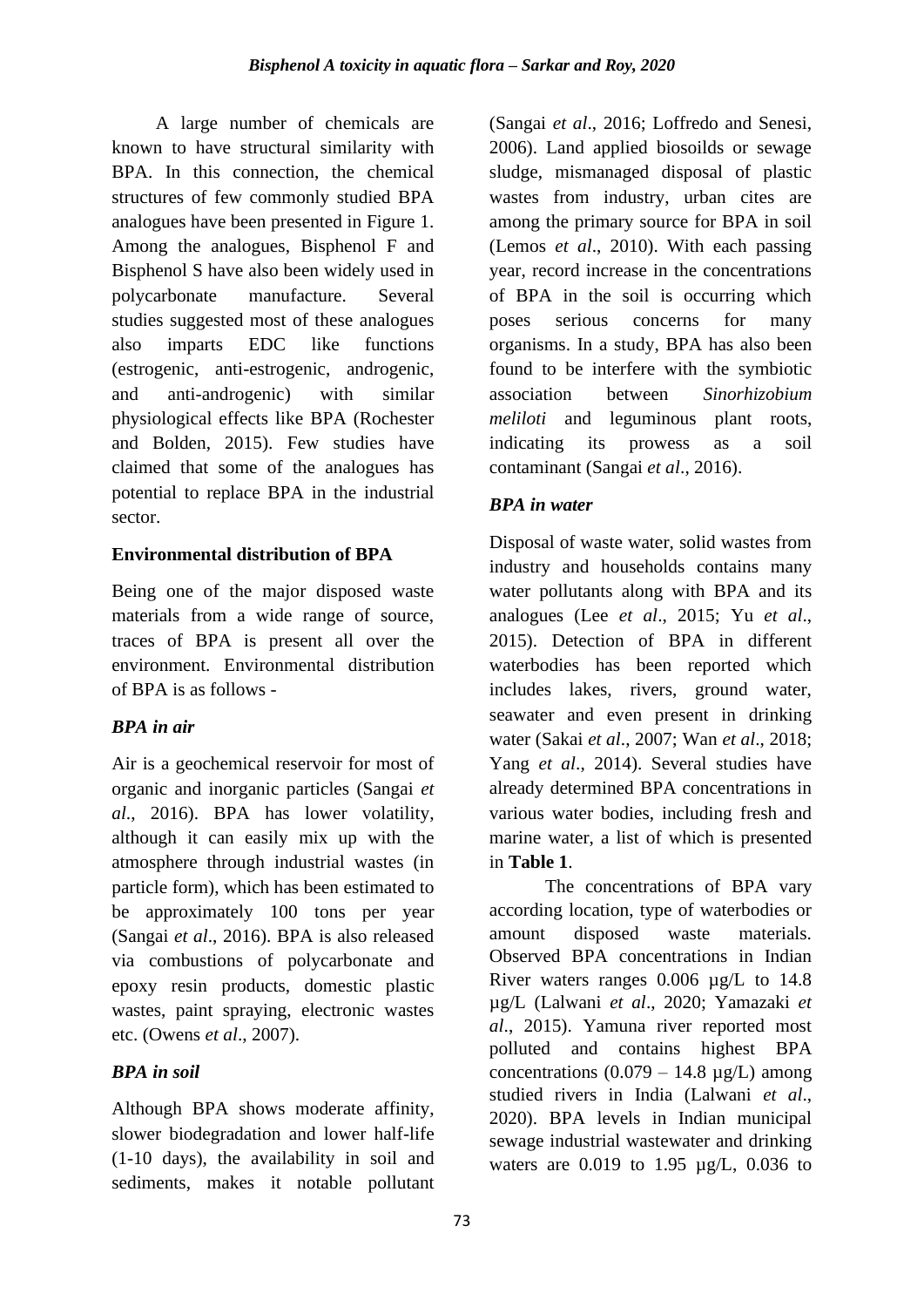Table 1 Worldwide Bisphenol A concentrations in water surfaces ( $\mu$ g/L) and sediments ( $\mu$ g/g d.w.)

| <b>Study</b><br><b>Locations</b> | <b>Source of Samples</b>        | <b>BPA</b> concentrations |              | Reference                   |  |
|----------------------------------|---------------------------------|---------------------------|--------------|-----------------------------|--|
| Asia                             |                                 | <b>Values</b>             | <b>Units</b> |                             |  |
| India                            | <b>River water</b>              |                           |              |                             |  |
|                                  | Yamuna River (Near Delhi)       | $0.079 - 14.8$            | $\mu$ g/L    | Lalwani et al., 2020        |  |
|                                  | Mula Mutha River (Maharastra)   | $0.1 - 0.15$              | $\mu$ g/L    | Lalwani et al., 2020        |  |
|                                  | Indus River (Jammu &            | ND                        |              | Lalwani et al., 2020        |  |
|                                  | Kashmir)                        |                           |              |                             |  |
|                                  | Hooghly River (Kolkata)         | 0.016-0.089               | $\mu$ g/L    | Lalwani et al., 2020        |  |
|                                  | Cooum River (Chennai)           | $0.2 - 14.2$              | $\mu$ g/L    | Lalwani et al., 2020        |  |
|                                  | Kaveri River (Chennai)          | $0.006 - 0.13$            | $\mu$ g/L    | Yamazaki et al., 2015       |  |
|                                  | Adyar River (Chennai            | $0.05 - 0.51$             | $\mu$ g/L    | Yamazaki et al., 2015       |  |
|                                  | Lake water                      |                           |              |                             |  |
|                                  | <b>Puzhal Lake</b>              | ND                        |              | Yamazaki et al., 2015       |  |
|                                  | <b>Industrial and Municipal</b> |                           |              |                             |  |
|                                  | wastewater                      |                           |              |                             |  |
|                                  | Nationwide waste water          | 0.036-8.99                | $\mu$ g/L    | Lalwani et al., 2020        |  |
|                                  | Sewage water (Patna)            | 0.019-0.022               | $\mu$ g/L    | Karthikraj and Kannan, 2017 |  |
|                                  | Raw sewage water (Chennai)      | 0.054-0.077               | $\mu$ g/L    | Karthikraj and Kannan, 2017 |  |
|                                  | Buckingham canal (Chennai)      | $0.835 - 1.95$            | $\mu$ g/L    | Yamazaki et al., 2015       |  |
|                                  | <b>Drinking</b> water           |                           |              |                             |  |
|                                  | Nationwide sources              | $0.005 - 0.26$            | $\mu$ g/L    | Arnold et al., 2013         |  |
| China                            | <b>River water</b>              |                           |              |                             |  |
|                                  | Pearl River (Guangdong)         | ND-0.097                  | $\mu$ g/L    | Yamazaki et al., 2015       |  |
|                                  | West River (Guangdong)          | ND-0.043                  | $\mu$ g/L    | Yamazaki et al., 2015       |  |
|                                  | Liaohe River (Liaoning)         | $0.006 - 0.14$            | $\mu$ g/L    | Jin and Zhu, 2016           |  |
|                                  | Liuxi River (Guangzhou)         | 0.075-7.48                | $\mu$ g/L    | Huang et al., 2018          |  |
|                                  | Lake water                      |                           |              |                             |  |
|                                  | Taihu Lake                      | 0.028-0.56                | $\mu$ g/L    | Jin and Zhu, 2016           |  |
|                                  | Lake Basin (Eastern China)      | $0.001 - 5.35$            | $\mu$ g/L    | Zhang et al., 2014          |  |
|                                  | <b>Drinking waters</b>          |                           |              |                             |  |
|                                  | Nationwide sources              | 0.073-0.678               | $\mu$ g/L    | Si et al., 2019             |  |
|                                  | Coastal area of Shenzhen        | $0.0011 - 0.776$          | $\mu$ g/L    | Liu et al., 2010            |  |
|                                  |                                 |                           |              |                             |  |
| Japan                            | <b>River waters</b>             |                           |              |                             |  |
|                                  | Edogawa River                   | 0.006-0.021               | $\mu$ g/L    | Yamazaki et al., 2015       |  |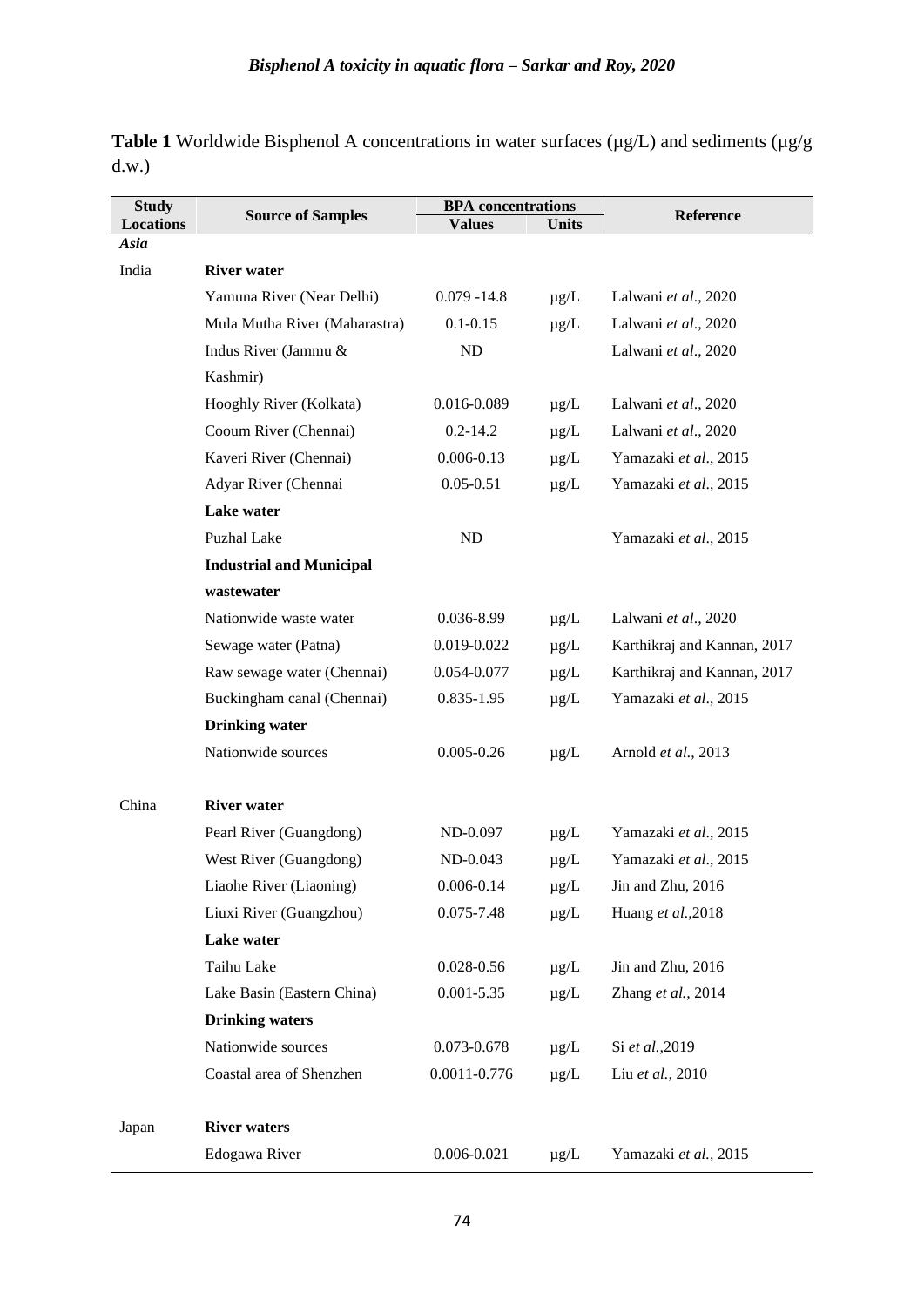|                | Tamagawa River         | $0.011 - 0.110$  | $\mu$ g/L      | Yamazaki et al., 2015        |
|----------------|------------------------|------------------|----------------|------------------------------|
|                | Arakawa River          | $0.003 - 0.057$  | $\mu$ g/L      | Yamazaki et al., 2015        |
|                | Tokyo Bay              | ND-0.431         | $\mu$ g/L      | Yamazaki et al., 2015        |
| <b>North</b>   | Fresh water surface    | $ND-0.30$        | $\mu$ g/L      | Staples et al., 2018         |
| <b>America</b> | Marine water surface   | $0.0011 - 0.024$ | $\mu$ g/L      | Staples et al., 2018         |
|                | Freshwater sediments   | $0.007 - 0.039$  | $\mu$ g/g d.w. | Staples et al., 2018         |
|                | Marine sediments       | $0.001 - 0.1$    | $\mu$ g/g d.w. | Staples et al., 2018         |
|                | <b>River waters</b>    |                  |                |                              |
| <b>USA</b>     | Chateauguay River      | ND-0.005         | $\mu$ g/L      | Goeury et al., 2019          |
| Canada         | Richelieu River        | ND-0.004         | $\mu$ g/L      | Goeury et al., 2019          |
|                | Des Prairies River     | $0.005 - 0.017$  | $\mu$ g/L      | Goeury et al., 2019          |
|                | Mille Iles River       | ND-0.007         | $\mu$ g/L      | Goeury et al., 2019          |
|                |                        |                  |                |                              |
| <b>Europe</b>  | Fresh waters           | $ND-0.30$        | $\mu$ g/L      | Staples et al., 2018         |
|                | Marine waters          | $0.007 - 0.15$   | $\mu$ g/L      | Staples et al., 2018         |
|                | Freshwater sediments   | $0.007 - 0.177$  | $\mu$ g/g d.w. | Staples et al., 2018         |
|                | Marine sediments       | $0.0003 - 0.063$ | $\mu$ g/g d.w. | Staples et al., 2018         |
|                | <b>River waters</b>    |                  |                |                              |
| Portugal       | Ave River              | 0.029-0.098      | $\mu$ g/L      | Rocha et al., 2013           |
|                | Cavado River           | 0.030-0.041      | $\mu$ g/L      | Rocha et al., 2013           |
|                | Douro River            | $ND-0.050$       | $\mu$ g/L      | Rocha et al., 2013           |
| Greece         | Loudias River          | ND-0.138         | $\mu$ g/L      | Arditsoglou and Voutsa, 2008 |
| Spain          | Garonne River          | ND-0.060         | $\mu$ g/L      | Gallart-Ayala et al., 2010   |
|                | Waste water            | 0.115-0.183      | $\mu$ g/L      | Gallart-Ayala et al., 2010   |
|                |                        |                  |                |                              |
| Africa         | <b>River waters</b>    |                  |                |                              |
| South          | <b>Bloukrans River</b> | 0.0173-0.477     | $\mu$ g/L      | Farounbi and Ngqwala, 2020   |
| Africa         | <b>Swartkops River</b> | 0.0067-0.341     | $\mu$ g/L      | Farounbi and Ngqwala, 2020   |
|                | Tyhume River           | $0.017 - 0.117$  | $\mu$ g/L      | Farounbi and Ngqwala, 2020   |
|                | Waste waters           | $0.017 - 1.468$  | $\mu$ g/L      | Farounbi and Ngqwala, 2020   |
| Polar          |                        |                  |                |                              |
| region         | Remote sites           | 11-17.3          | pg/L           | Fu and Kawamura, 2010        |

\* ND- No detection, \* d.w. - dry weight

8.99 µg/L and 0.005 to 0.026 µg/L respectively (Lalwani *et al*., 2020; Yamazaki *et al*., 2015; Arnold *et al*., 2013; Karthikraj and Kannan, 2017). Detection of BPA in major Chinese river and lakes also reported, ranges no detection to 7.48 µg/L (Yamazaki *et al*., 2015; Huang *et al*.,

2018; Jin and Zhu, 2016; Zhang *et al*., 2014a). BPA in nationwide drinking water sources and coastal waters in China are 0.073 to 0.678 µg/L and 0.0011 to 0.776 µg/L (Liu *et al*., 2010; Si *et al*., 2019). Yamazaki *et al*. (2015) reported BPA levels in surface waters of Japanese rivers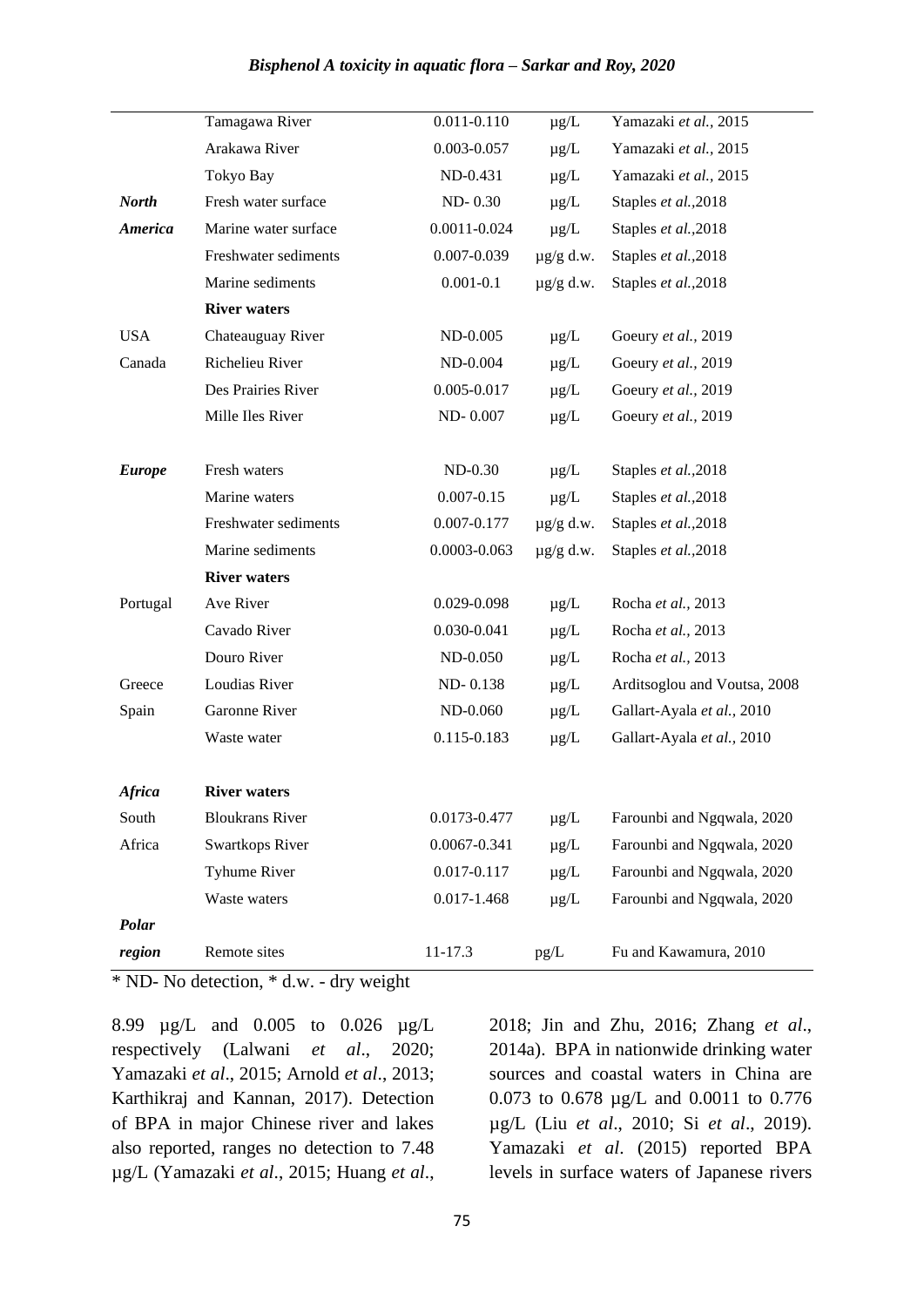detection to 0.431 µg/L in Tokyo Bay.

Rivers in USA and Canada contains very low concentrations of BPA (no detection to 0.017 µg/L) (Goeury *et al*., 2019). Major fresh water surface and sediments contains up to 0.30  $\mu$ g/L and 0.007 to 0.039  $\mu$ g/g dry weight (d.w.) BPA respectively (Staples *et al*., 2018). Similarly in European fresh water surface and sediments hold BPA up to 0.30 µg/L and  $0.007$  to  $0.177 \mu g/g$  d.w. respectively (Staples *et al*., 2018). Recent reports have shown that the American and European marine surface water contains 0.011 to 0.024 µg/L and 0.007 to 0.015 µg/L BPA respectively (Staples *et al*., 2018). Detection of BPA was also reported in few European rivers e.g., Ave river (Portugal), Douro river (Greece), Loudias river (Spain) etc. (Arditsoglou and Voutsa, 2008; Gallart-Ayala *et al*., 2010; Rocha *et al*., 2013). Few rivers of South Africa also contain significantly higher levels of BPA e.g., Bloukrans River (0.0173 to 0.477  $\mu$ g/L), Swartkops river (0.006 to 0.341  $\mu$ g/L), Tyhume river (0.017 to 0.117  $\mu$ g/L) etc. (Farounbi and Ngqwala, 2020). Trace of BPA was also reported in few remote sites (11 to 17.3 pg/L) of both poles (Ji *et al*., 2014).

Concentrations of BPA has been measured in multiple studies from water bodies and sediments, and great variations have been reported. From Table 1, we can conclude that the highest concentrations of BPA (i) in river water can go up to 14.8  $\mu$ g/L, (ii) in marine water 0.431  $\mu$ g/L, (iii) in sediments 177 ng/L, and (iv) highest environmental concentration of BPA (17.2 mg/L) found in landfill leachate.

### **BPA Toxicity on aquatic flora**

Frequent studies suggested existence of BPA in almost every ecosystem and

impacts all life forms. Recent studies have reported several effects of BPA including cytotoxicity, reproductive toxicity, genotoxicity, dioxin like effects, endocrine disrupting effect etc. on both plants and animals. The aquatic flora greatly diverse, from single cell phytoplankton to complex multicellular macrophytes, are variably affected by BPA. Effect of BPA on aquatic plant groups are discussed below:

### *Algae*

In the aquatic food chain, algae play a key role as primary producers and found relatively sensitive to many chemicals (Abdel-Hamid, 1996). BPA toxicity to the algae was reported in several studies e.g., *Chlorella sorokiniana*, *Monoraphidium braunii, Chlorella pyrenoidosa*, *Nannochloropsis* sp., *Stephanodiscus hantzschii*, *Scenedesmus obliquus* etc. (Ishihara and Nakajima, 2003; Li *et al*., 2009; Gattullo *et al*., 2012; Zhang *et al*., 2014b; Eio *et al*., 2015; Guo *et al*., 2017)*.*  The laboratory-based reports describing the toxic effects on these algae are presented in **Table 2**. BPA incurs significant decrease in growth, inhibition in synthesis of chlorophyll and carotenoids, reduction in the efficacy of photosystems, cytotoxicity by generation of ROS, reduction in activity of antioxidative enzymes etc.

### *Macrophytes and Mangroves*

Among free floating macrophytes *Lemna*  sp. is found to be much sensitive to BPA. At 20 mg/L concentration of BPA, significant decrease in growth was observed due to reduction in leaf density and biomass (Mihaich *et al*., 2009). In a study, another free floating macrophyte *Azolla filiculoides* has been found to have reduced growth on exposure to BPA,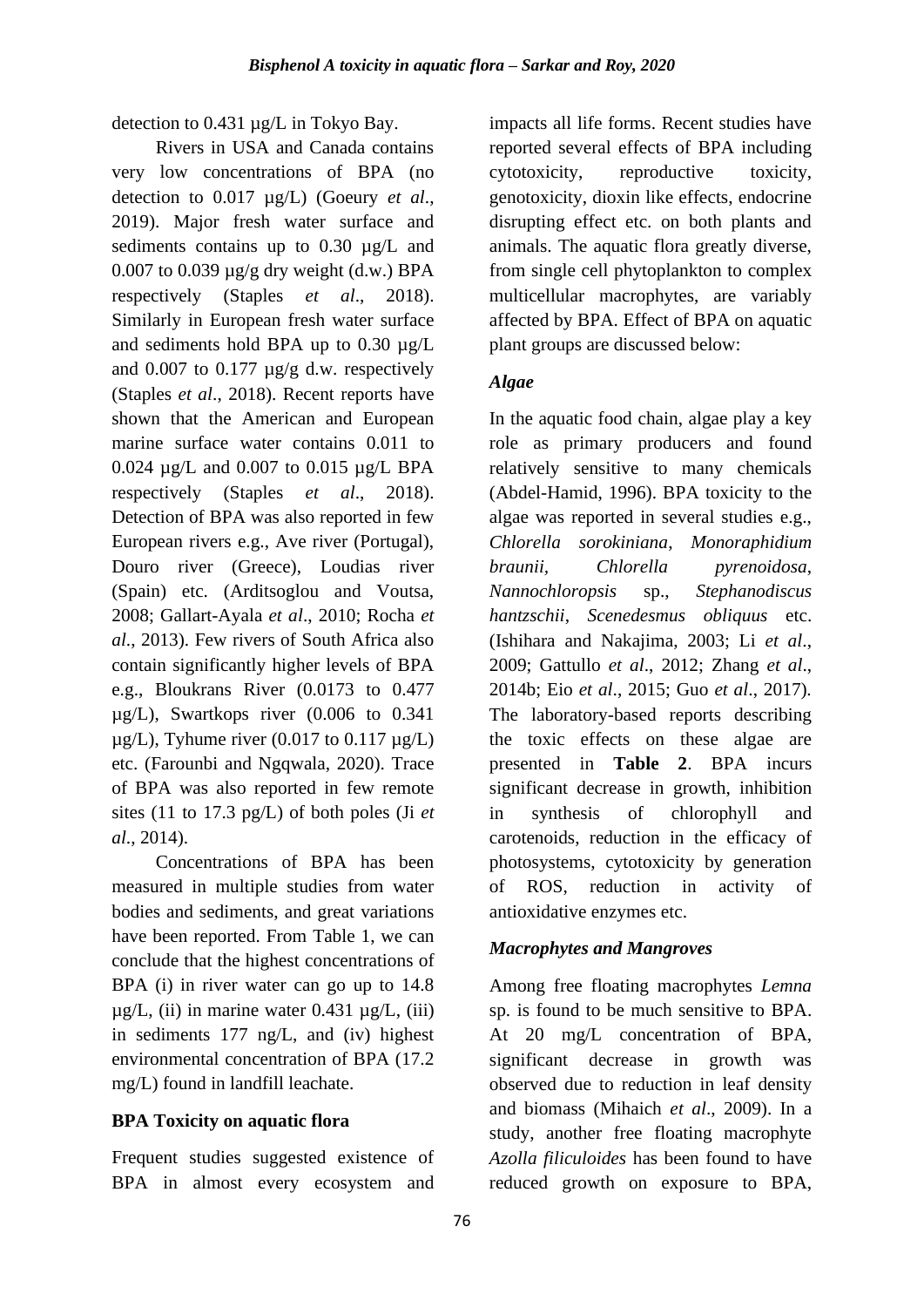possible explanations could be reduction of photosynthetic pigments and inhibitory effects on nitrogen fixation (Zazouli *et al*., 2014). Raj *et al*. (2015) reported at 20 mg/L of BPA concentration, *Pistia stratiotes* show chlorosis, shriveling and shrinkage. On exposure to BPA for longer duration, significant change was observed in physiological responses in submerged macrophyte *Ceratophyllum demersum* (Zhang *et al*., 2017). Two other Macrophytes e.g., *Hydrilla verticillata* and

*Potamogeton illinoensis* exhibits significant reduction in biomass, slower growth rate and increase in root density under BPA exposure (Zhang *et al*., 2017; Trueman and Erber, 2013). Zhang *et al*. (2007) found multiple effects of BPA toxicity e.g. decrease in plant growth, reduced rate of antioxidative enzymes (POX and GSH) and also shown disturbance in the cell membrane. Under exposure to BPA (40 mg/L), *Bruguiera gymnorhiza* (Mangrove) responded mainly

| <b>Aquatic Flora</b>            | <b>Toxic Effects</b>                                                                      | <b>BPA</b><br>conentrations | <b>References</b>          |
|---------------------------------|-------------------------------------------------------------------------------------------|-----------------------------|----------------------------|
| <b>Algae</b>                    |                                                                                           |                             |                            |
| Chlamydomonas maxicana          | Significant reduction in growth, dry<br>weight and photosynthesis rate                    | $10 \mu g/L$                | Ji et al., 2014            |
| Chlorella vulgaris              | Inhibited growth and reduced<br>chlorophyll content.                                      | $10 \mu g/L$                | Ji et al., 2014            |
| Pseudokirchneriella subcapitata | Reduced cell count and inhibited<br>growth.                                               | $10 \text{ mg/L}$           | Nakajima et al., 2007      |
| Ditylum brightwellii (Diatom)   | Highly sensitive, reduction in<br>chlorophyll and cell count.                             | $0.1$ mg/L                  | Ebenezer and Ki, 2016      |
| Prorocentrum minimum            | Highly sensitive, reduction in<br>chlorophyll and cell count.                             | $0.1$ mg/L                  | Ebenezer and Ki, 2016      |
| Tetraselmis suecica (Marine)    | Sharp decrease in cell number and<br>chlorophyll content.                                 | $2.5 \text{ mg/L}$          | Ebenezer and Ki, 2016      |
| <b>Floating macrophytes</b>     |                                                                                           |                             |                            |
| Azolla filiculoides             | Growth inhibition, reduction of $N_2$<br>fixation, photosynthesis.                        | $25 \text{ mg/L}$           | Zazouli et al., 2014       |
| Lemna gibba                     | Significant sensitivity, reduction in<br>biomass and frond density.                       | $20 \text{ mg/L}$           | Mihaich et al., 2009       |
| Pistia stratiotes               | Shrivelling, chlorosis and shrinkage of<br>leaves                                         | $20 \text{ mg/L}$           | Raj et al., 2015           |
| <b>Submerged macrophytes</b>    |                                                                                           |                             |                            |
| Ceratophyllum demersum          | Reduction in physiological responses<br>and increase in POX activity                      | $10 \text{ mg/L}$           | Zhang et al., 2017         |
| Elodea nuttallii                | Growth inhibition, reduced POD and<br>GSH activity, cellular phospholipids<br>disturbance | $20 \text{ mg/L}$           | Zhang et al., 2007         |
| Hydrilla verticillata           | Reduction in growth due to<br>accumulation in roots and leaves                            | $20 \text{ mg/L}$           | Zhang et al., 2017         |
| Potamogeton illinoensis         | Decrease in dry biomass and higher<br>root density on exposure                            | $15 \mu g/L$                | Trueman and Erber,<br>2013 |
| <b>Mangroves</b>                |                                                                                           |                             |                            |
| Bruguiera gymnorhiza            | Leaf damaging effects like necrosis<br>and wilting                                        | $40$ mg/L                   | Saiyood et al., 2013       |

**Table 2** Bisphenol A toxicity on aquatic flora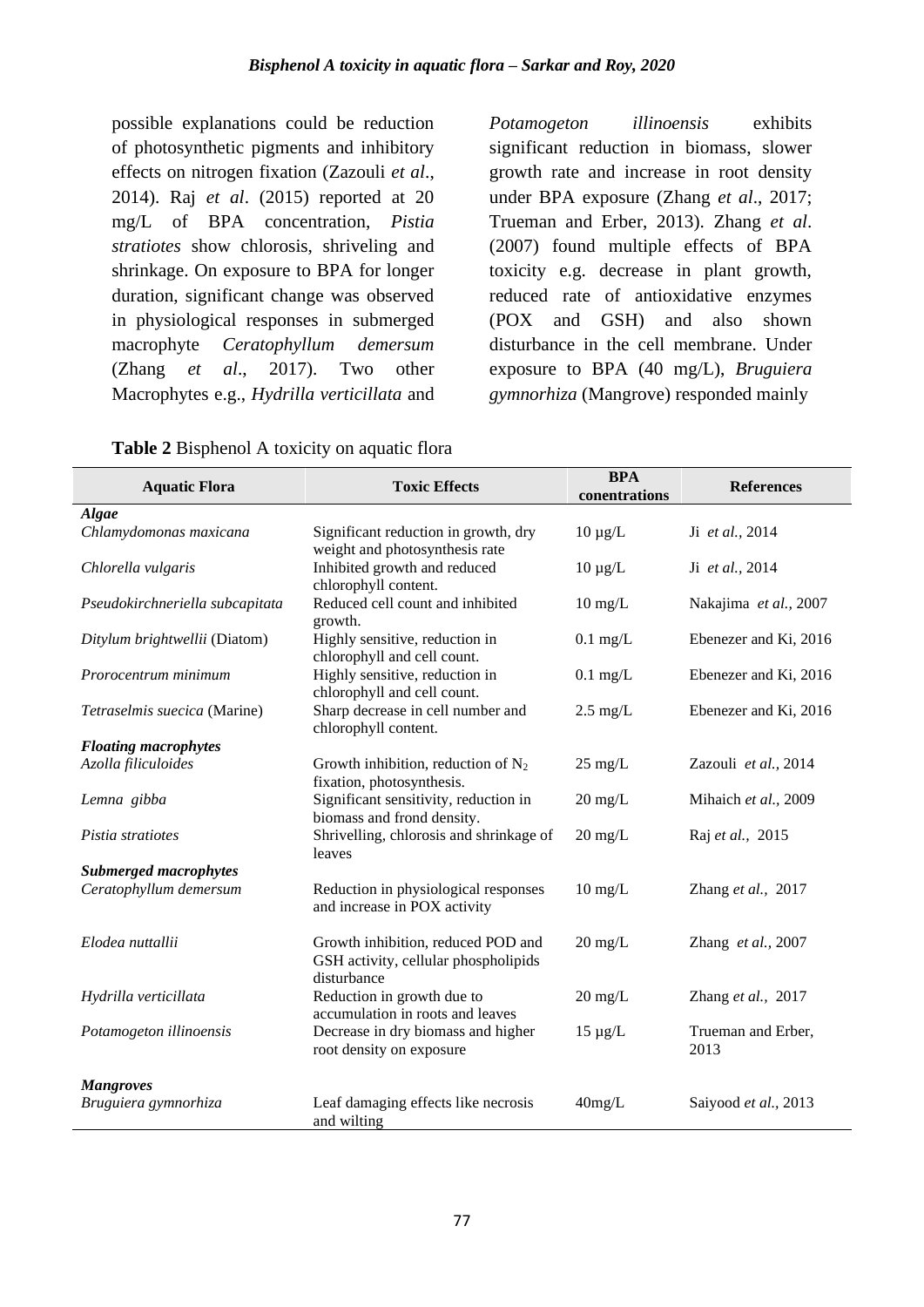through exhibiting leaf damaging symptoms like chlorosis, necrosis and wilting, along with reduced growth rate (Saiyood *et al*., 2013).

### **Possible Remediation**

Environmental reduction or elimination of a compound up to non-toxic level from the air, water and soil has been one of the primary concerns shown by numerous researchers in last few decades. In water quality management, phytoremediation has been welcomed as one of best technique available due to its cost effectivity and ecological sustainability. In last few years, phytoremediation technique is universally accepted by several scientists, government authorities and also by common public, because of its great potential. Using green plants to degrade, remove, transform and stabilize organic or inorganic pollutants from air, water and soil has been of great interest for researchers due to being environment friendly approach, sustainable, low cost and energy requiring process for treatment (Loffredo *et al*., 2010; Okuhata *et al*., 2010). There are plenty of studies reported to employment of microorganism to higher plants for BPA removal from waste water. Also, assessment of few reports, claiming bioaccumulation, bio-transfer, absorption and metabolizing BPA by plants has been reported (Saiyood *et al*., 2010).

# *Bacteria*

In the aquatic environment, BPA contamination is increasing at an alarming rate and immediate remediation recommended for the sake of ecosystem revival. Several studies have reported that, in BPA removal one of the efficient method is to use bacterial strains. There are few bacterial strains that show potential efficiency in biodegradation of BPA by both gram-positive and gram-negative strains (**Table 3**). Among aquatic microbial strains *Pseudomonas* sp. (TA3, KA\$ and KA5) has shown degradation capability of 66%, 90% and 91% respectively in 10 days duration from the initials BPA concentrations of 1000 µg/L (Kang and Kondo, 2002).

There are also few reports that show the potential of BPA degrading bacterial strains from sludge e.g., *Achromobacter xylosoxidans* and *Cupriavidus brasilensis*  have shown efficacy up to 90% in 5 days of exposure (Fischer *et al*., 2010; Li *et al*., 2012). Soil and sediment residing microbial strains also exhibits potential ability to remove or metabolize  $1000 \mu g/L$ BPA within 2- 3 days e.g., *Bacillus* sp. (up to 59%), *Klebsiella* sp. (up to 57%), *Enterobacter* sp. (up to 68%), *Bordetella*  sp. (up to 41%), *Sphingomonas* sp. (up to 38%) etc. (Matsumura *et al*., 2009).

# *Algae*

Algal groups also play a very important role in the remediation of many toxic chemicals due their versatility in habitat. Few fresh water and marine algal species has been studied for their role in BPA degradation efficacy (**Table 4**). Hirooka *et al*. (2003) reported a blue-green alga *Anabaena variabilis* and a green alga *Chlorella fusca* have shown capability to remove 23% and 85%, respectively from initial concentration of 10 mg/L BPA in a time duration of 5 days. Recently, multiple reports suggested different groups of algae from both fresh water and marine has BPA removal capability e.g., *Selanastrum*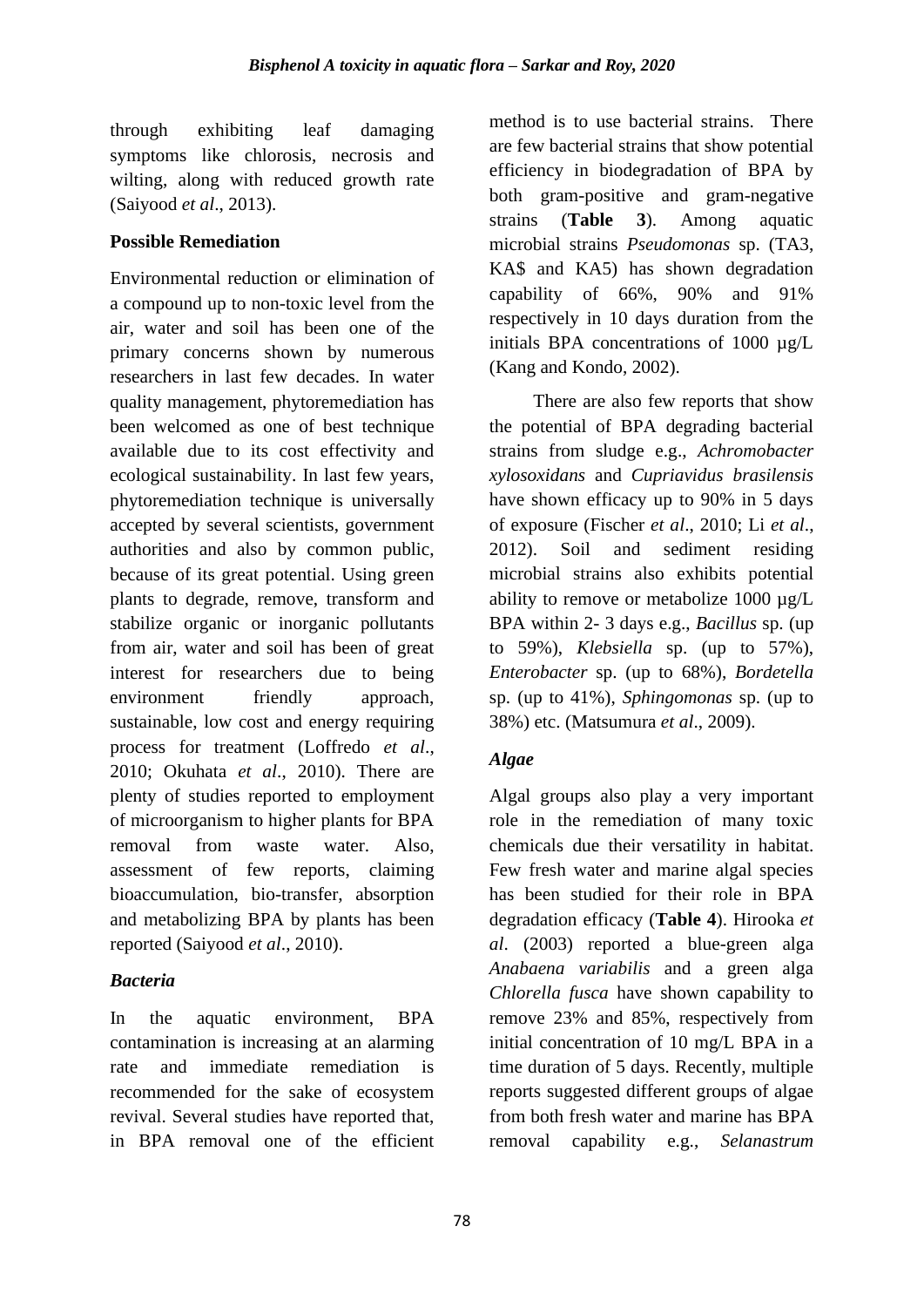| <b>Bacterial strains</b>               | <b>BPA</b><br>degraded<br>or<br>removed<br>(%) | <b>BPA</b><br>concentrations<br>(mg/L) | <b>Duration</b><br>(Days) | <b>References</b>      |
|----------------------------------------|------------------------------------------------|----------------------------------------|---------------------------|------------------------|
| Water                                  |                                                |                                        |                           |                        |
| Pseudomonas sp. strain KA4             | 90%                                            | 1                                      | 10                        | Kang and Kondo, 2002   |
| Pseudomonas putida strain KA5          | 91%                                            | $\mathbf{1}$                           | 10                        | Kang and Kondo, 2002   |
| Pseudomonas sp. strain TA3             | 66%                                            | $\mathbf{1}$                           | 10                        | Kang and Kondo, 2002   |
| Streptomyces sp.                       | 90%                                            | $\mathbf{1}$                           | 10                        | Kang et al., 2004      |
| Sphingomonas sp. strain BP-7           | 100%                                           | $\mathbf{1}$                           | 40                        | Sakai et al., 2007     |
| Leachate and sludge                    |                                                |                                        |                           |                        |
| Achromobacter xylosoxidans strain B-16 | 90%                                            | 3                                      | 5                         | Zhang et al., 2007     |
| Cupriavidus basilensis strain JF1      | 90%                                            | $\mathbf{1}$                           | 5                         | Fischer et al., 2010   |
| Sediments and soil                     |                                                |                                        |                           |                        |
| Bacillus sp. strain GZB                | 51%                                            | 5                                      | $\,8\,$                   | Li et al., 2012        |
| Pseudomonas sp. strain SU1             | 51 %                                           | 1                                      | 2.5                       | Matsumura et al., 2009 |
| Bacillus sp. strains NO13              | 56%                                            | 1                                      | 2.5                       | Matsumura et al., 2009 |
| Bacillus sp. strains NO15              | 59%                                            | $\mathbf{1}$                           | 2.5                       | Matsumura et al., 2009 |
| Bacillus sp. strains YA27              | 32%                                            | 1                                      | 2.5                       | Matsumura et al., 2009 |
| Klebsiella sp. strains NE2             | 51%                                            | $\mathbf{1}$                           | 2.5                       | Matsumura et al., 2009 |
| Klebsiella sp. strains SU3             | 26%                                            | 1                                      | 2.5                       | Matsumura et al., 2009 |
| Klebsiella sp. strains SU5             | 57%                                            | 1                                      | 2.5                       | Matsumura et al., 2009 |
| Enterobacter sp. strains HI9           | 60%                                            | $\mathbf{1}$                           | 2.5                       | Matsumura et al., 2009 |
| Enterobacter sp. strains HA18          | 68%                                            | 1                                      | 2.5                       | Matsumura et al., 2009 |
| Bordetella sp. strain OS17             | 41 %                                           | 1                                      | 2.5                       | Matsumura et al., 2009 |
| Sphingomonas sp. strains SO11          | 38%                                            | $\mathbf{1}$                           | 2.5                       | Matsumura et al., 2009 |
| Sphingomonas sp. strains SO1a          | 34%                                            | $\mathbf{1}$                           | 2.5                       | Matsumura et al., 2009 |
| Sphingomonas sp. strains SO4a          | 35%                                            | 1                                      | 2.5                       | Matsumura et al., 2009 |

**Table 3** BPA biodegrading bacteria and their efficiency

*capricornutum* (90%), *Chlorella sorokiniana* (50%), *Spirogyra sp.* (upto 96%),*Monoraphidium braunii* (48%), *Scenedesmus acutus* (64%),*Stephanodiscus hantzschii* (48%), *Skeletonoma costatum*  (90%)etc.(Dorn *et al*., 1987; Nakajima *et al*., 2007; Li *et al*., 2009; Gattullo *et al*., 2012; Eio *et al*., 2015; Gracia-Rodriguez *et al*., 2015).

#### *Macrophytes*

The aquatic ecosystems are dominated by macrophytes and presents great potential to remove most of water pollutants. The macrophytes are major biological tools for phytoremediation, and also provides substrates and surface to the microbes and algae, which also play a role in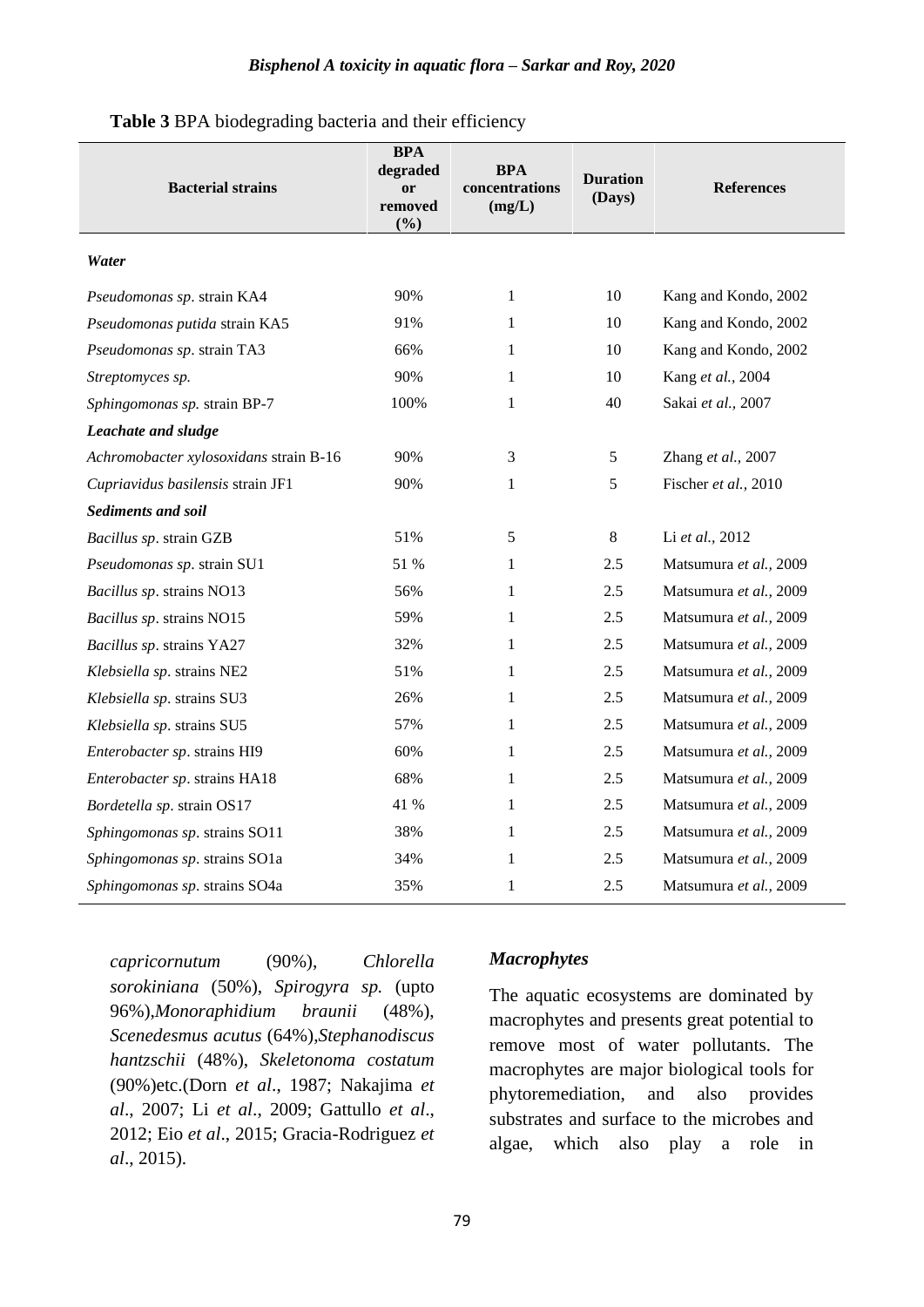| <b>Algae</b>              | <b>BPA</b><br>degradation<br>Or removed<br>$(\%)$ | <b>Duration</b><br>(Days) | <b>BPA</b><br><b>Concentrations</b><br>(mg/L) | Reference                     |
|---------------------------|---------------------------------------------------|---------------------------|-----------------------------------------------|-------------------------------|
| <b>Fresh water</b>        |                                                   |                           |                                               |                               |
| Spirogyra sp.             | 96%                                               | 8                         | $\overline{2}$                                | Garcia-Rodriguez et al., 2015 |
| Selanastrum capricornutum | 90%                                               | $\overline{4}$            | 2.7                                           | Dorn et al., 1987             |
| Chlorella sorokiniana     | 50%                                               | 7                         | 10                                            | Eio et al., 2015              |
| Monoraphidium braunii     | 48%                                               | 4                         | $\overline{4}$                                | Gattullo et al., 2012         |
| Scenedesmus acutus        | 64%                                               | 8                         | $\overline{2}$                                | Nakajima et al., 2007         |
| Chlorella fusca           | 85%                                               | 5                         | 10                                            | Hirooka et al., 2003          |
| Anabaena variabilis       | 23%                                               | 5                         | 10                                            | Hirooka et al., 2003          |
| <b>Marine</b>             |                                                   |                           |                                               |                               |
| Stephanodiscus hantzschii | 48%                                               | 16                        | $\mathbf{1}$                                  | Li et al., 2009               |
| Skeletonoma costatum      | 90 %                                              | $\overline{4}$            | 1                                             | Dorn et al., 1987             |
|                           |                                                   |                           |                                               |                               |

accumulation, removal and metabolism of pollutants. Macrophytes can be classified into emergent, floating and submerged, on the basis of their residence on aquatic ecosystem.

Among the floating macrophytes *Lemna* sp*.* has been reported to have the efficiency to remove 1 mg/L BPA and requires more than 100 days (Reis and Sakakibara, 2012). However, free floating macrophytes like *Eichhornia crassipes* and *Pistia stratiotes* has been reported to have much faster rates of metabolizing BPA into β-glycoside through roots and then transported in to shoot with 100% efficacy in 3 days (Kang and Kondo, 2006; Raj *et al*., 2015).

Another emergent aquatic macrophyte *Ipomoea aquatica* has shown promising results and metabolize 100% of BPA (5mg/L) in a period of 21 days (Noureddin *et al*., 2004). Among the submerged macrophytes *Ceratophyllum demersum* (95%), *Elodea nuttallii* (50%), *Hydrilla verticillata* (62%), *Potamogeton crispus* (70%), *Myriophyllum spicatum*  (83%), *Egeria densa* (27%) etc*.* have also shown good potential to remove BPA from the aqueous medium in a short time span of time (Zhang *et al*., 2007; Reis and Sakakibara, 2012; Zhang *et al*., 2017).

### **Conclusion**

Urbanization and industrialization lead to increase in pollution by disposing off several pollutants in the environment, which causes severe damages to the ecosystem. Available studies have revealed that BPA induces cellular toxicity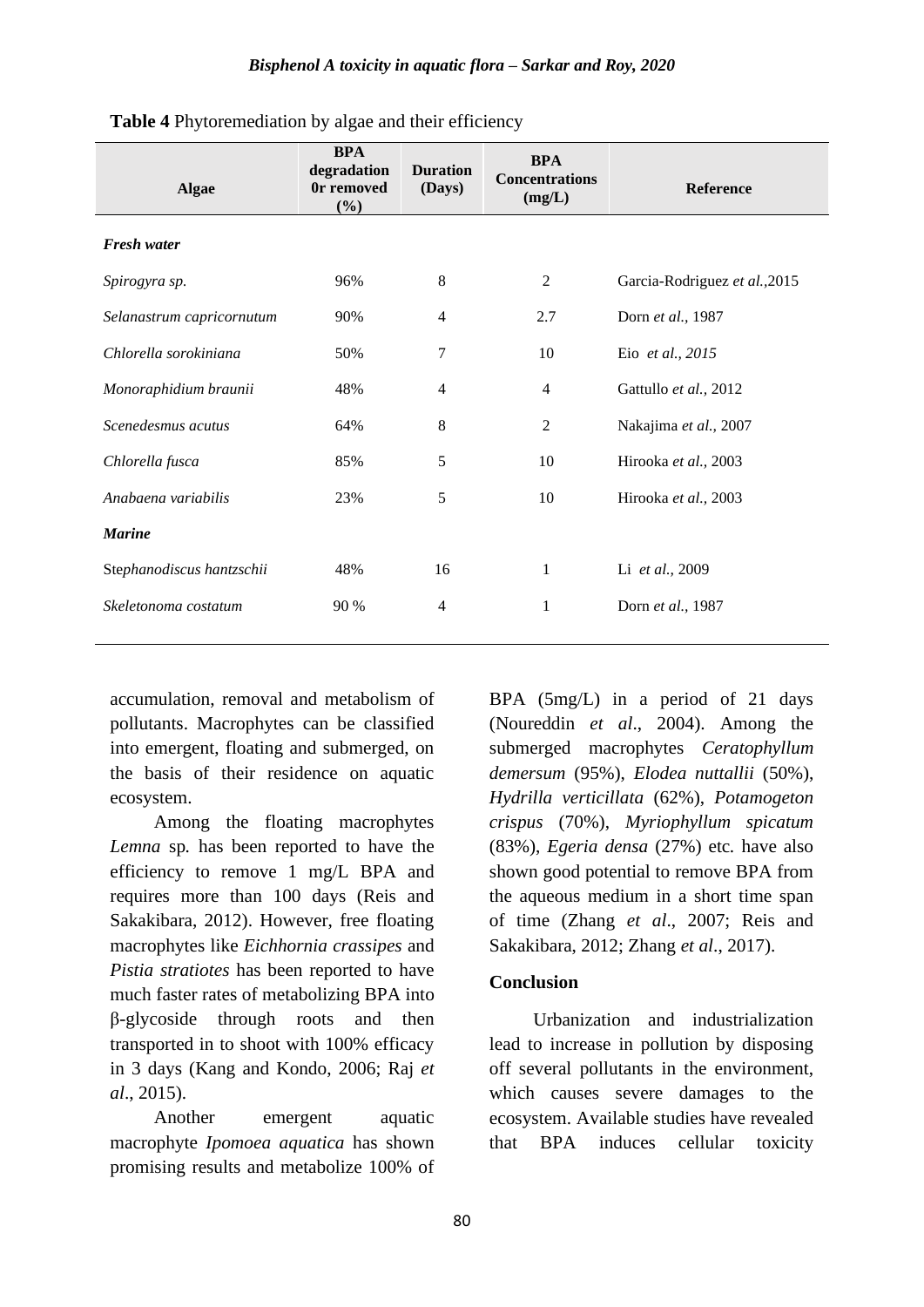| <b>Aquatic Flora</b>   | <b>BPA</b><br>degraded<br><b>or</b><br>removed<br>(%) | <b>BPA</b><br>concentration<br>(mg/L) | <b>Duration</b><br>(Days) | <b>Reference</b>              |
|------------------------|-------------------------------------------------------|---------------------------------------|---------------------------|-------------------------------|
| <b>Floating</b>        |                                                       |                                       |                           |                               |
| Riccia fluitans        | 96%                                                   | $\mathbf{1}$                          | 110                       | Reis and Sakakibara, 2012     |
| Azolla filiculoides    | 90%                                                   | 10                                    | 20                        | Zazouli et al., 2014          |
| Lemna sp.              | 96%                                                   | $\overline{2}$                        | $8\,$                     | Garcia-Rodriguez et al., 2015 |
| Lemna aoukikusa        | 73%                                                   | $\mathbf{1}$                          | 110                       | Reis and Sakakibara, 2012     |
| Spirodella polyrhiza   | 60%                                                   | 5                                     | 20                        | Li et al., 2014               |
| Pistia stratiotes      | 88%                                                   | 10                                    | 3                         | Raj et al., 2015              |
| Eichhornia crassipes   | 100%                                                  | 10                                    | $\mathbf{1}$              | Kang and Kondo, 2006          |
| Ipomoea aquatica       | 100%                                                  | 5                                     | 21                        | Noureddin et al., 2004        |
| <b>Submerged</b>       |                                                       |                                       |                           |                               |
| Ceratophyllum demersum | 95%                                                   | 5                                     | 10                        | Zhang et al., 2017            |
| Elodea nuttallii       | 50%                                                   | 10                                    | 15                        | Zhang et al., 2007            |
| Hydrilla verticillata  | 62%                                                   | 5                                     | 12                        | Zhang et al., 2017            |
| Potamogeton crispus    | 70%                                                   | 5                                     | 10                        | Zhang et al., 2017            |
| Myriophyllum spicatum  | 83%                                                   | 5                                     | 10                        | Zhang et al., 2017            |
| Egeria densa           | 27%                                                   | $\mathbf{1}$                          | 110                       | Reis and Sakakibara, 2012     |
| <b>Mangrove</b>        |                                                       |                                       |                           |                               |
| Bruguiera gymnorhiza   | 100%                                                  | 20                                    | 51                        | Saiyood at al., 2013          |

**Table.5** Phytoremediation by Macrophytes and their efficiency

disturbance in cellular constructs, growth inhibition, photosynthetic hindrance and many more consequences in most of the aquatic flora. Although, toxicity of BPA on aquatic flora requires more studies for understanding the mechanism and pathways involving the accumulation and degradation of BPA. This review work focuses on the presence of BPA in environment and its effect mainly on the aquatic ecosystem. Increasing level of BPA release in environment demands strict regulation, policies and development of technologies to lower or eliminate this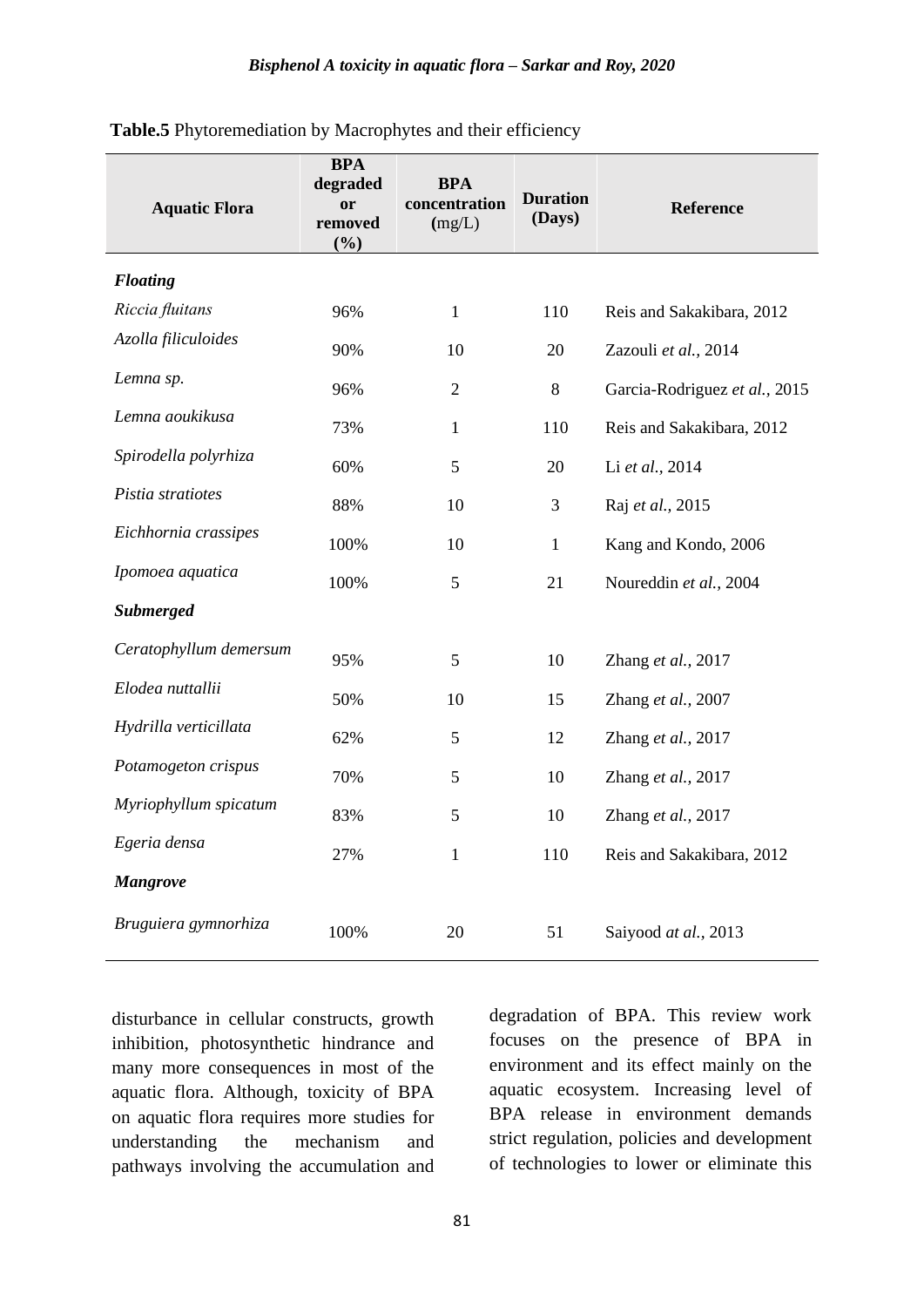toxic pollutant. In this connection, many bacterial strains and macrophytic species can be used having capability to remove BPA from aquatic systems in a sustainable manner.

### **Acknowledgements**

The author acknowledge the grants received from University Grants Commission, India on account of fellowships Ashis Sarkar [UGC Ref. No. 685/(CSIR-UGC NET DEC 2018)] that enabled the present work to be conducted smoothly. The corresponding author acknowledges the University of North Bengal for providing the necessary infrastructures and partial assistance required for conducting this work.

### **References**

- Abdel-Hamid, M.I. (1996). Development and application of a simple procedure for toxicity testing using immobilized algae. *Water Sci. Technol.* 33:129-138
- Amoatey, P. and Baawain, M.S. (2019). Effects of pollution on freshwater aquatic organisms. *Water Environ. Res.* 91:1272-1287
- Arditsoglou, A. and Voutsa, D. (2008). Determination of phenolic and steroid endocrine disrupting compounds in environmental matrices. *Environ. Sci. Pollut. Res. Int.,* 15:228-236
- Arnold, S.M., Clark, K.E., Staples, C.A., Klecka, G.M., Dimond, S.S., Caspers, N. and Hentges, S.G. (2013). Relevance of drinking water as a source of human exposure to Bisphenol A. *J. Exposure Sci. Environ. Epidemiol.*  23:137-144
- Brown, M. (2009). BPA has alternatives, but there are trade offs. [http://www.glgroup.com.](http://www.glgroup.com/)
- Dorn, P.B., Chou, C.S. and Gentempo, J.J. (1987). Degradation of bisphenol a in natural waters. *Chemosphere,*  16:1501-1507
- Duxbury, M. (1992). Plastic pellets in the aquatic environment: Sources and recommendations. *USEPA*, 842- B:92-100.
- Ebenezer, V. and Ki, J.S. (2016). Toxic effects of Aroclor 1016 and bisphenol A on marine green algae *Tetraselmis suecica*, diatom *Ditylum brightwellii* and dinoflagellate *Prorocentrum minimum*. *Korean J. Microbiol.,*  52:306-312
- Eio, E.J., Kawai, M., Niwa, C., Ito, M., Yamamoto, S. and Toda, T. (2015). Biodegradation of Bisphenol A by an algal-bacterial system. *Environ. Sci. Pollut. Res. Int.,* 22:15145-53
- Fang, Z., Gao, Y., Wu, X., Xu, X., Sarmah, A.K., Bolan, N., Gao, B., Shaheen, S.M., Rinklebe, J., Ok, Y. S., Xu, S. and Wang, H. (2020). A critical review on remediation of Bisphenol S (BPS) contaminated water: Efficacy and mechanisms. *Crit. Rev. Environ. Sci. Technol.,*  50:476-522
- Farounbi, A.I. and Ngqwala, N.P. (2020). Occurrence of selected endocrine disrupting compounds in the eastern cape province of South Africa. *Environ. Sci. Pollut. Res. Int.* 27:268-279
- Fischer, J., Kappelmeyer, U., Kastner, M., Schauer, F. and Heipieper, H.J. (2010). The degradation of bisphenol A by the newly isolated bacterium Cupriavidus basilensis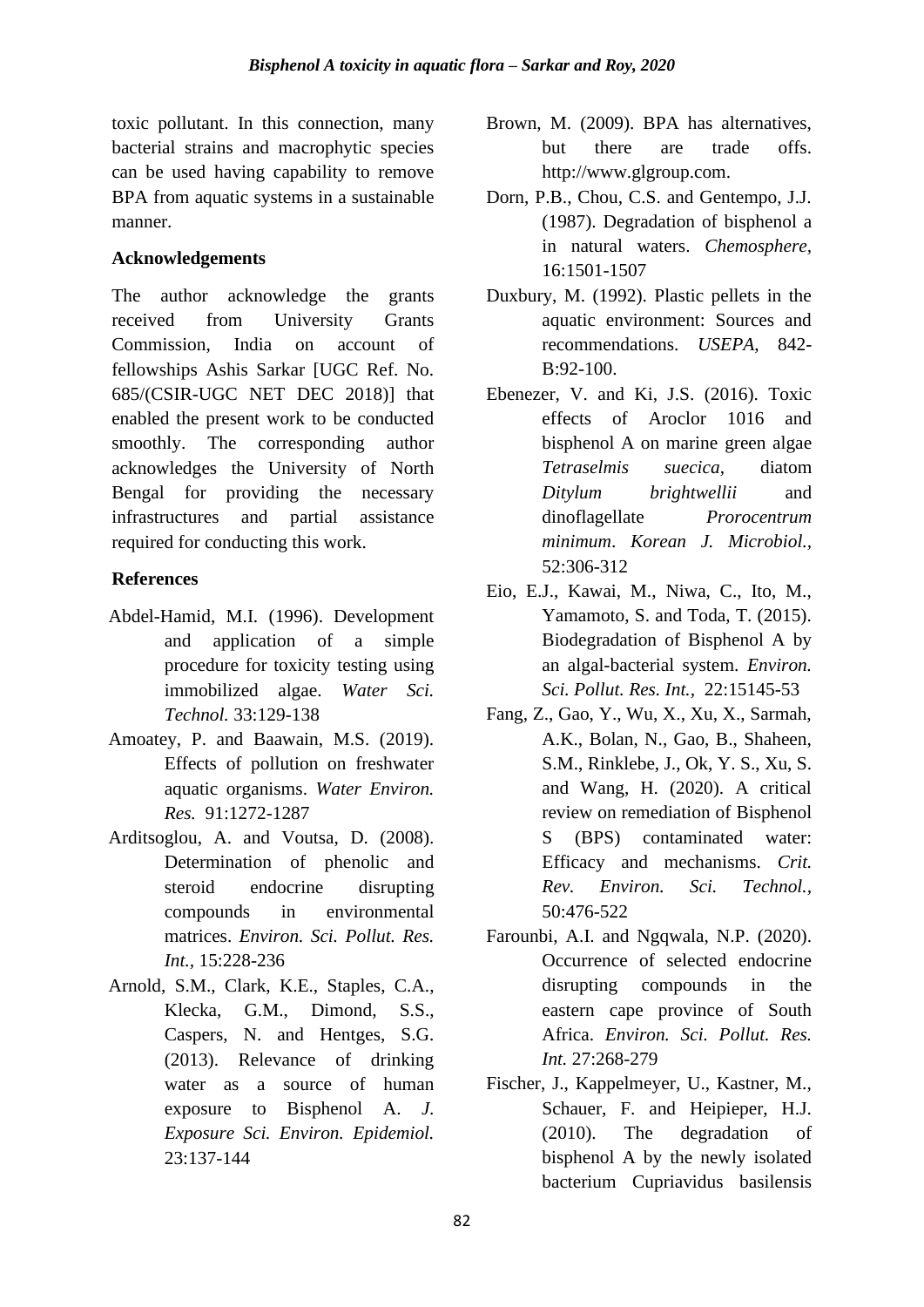JF1 can be enhanced by biostimulation with phenol. *Int. Biodeter. Biodegr.,* 64:324-330

- Flint, S., Markle, T., Thompson, S. and Wallace, E. (2012). Bisphenol A exposure, effects, and policy: A wildlife perspective. *J. Environ. Manage.,* 104:19-34
- Fu, P. and Kawamura, K. (2010). Ubiquity of Bisphenol A in the atmosphere. *Environ. Pollut.* 158:3138-3143
- Galgani, F., Souplet, A. and Cadiou, Y. (1996). Accumulation of debris on the deep sea floor off the french mediterranean coast.*Mar. Ecol. Prog. Ser.,* 142:225-234.
- Gallart-Ayala, H., Moyano, E. and Galceran, M.T. (2010). On-line solid phase extraction fast liquid chromatography-tandem mass spectrometry for the analysis of Bisphenol A and its chlorinated derivatives in water samples. *J. Chromatogr. A,* 1217:3511-3518
- Garcia-Rodríguez, A., Matamoros, V., Fontàs, C. and Salvadó, V. (2015). The influence of *Lemna* sp. and *Spirogyra* sp. on the removal of pharmaceuticals and endocrine disruptors in treated wastewaters. *Int. J. Environ. Sci. Technol.* 12:2327-2338
- Gattullo, C.E., Bahrs, H., Steinberg, C.E. and Loffredo, E. (2012). Removal of Bisphenol A by the freshwater green alga *Monoraphidium braunii* and the role of natural organic matter. *Sci. Total Environ.,*  416:501-506
- Goeury, K., Vo Duy, S., Munoz, G., Prévost, M. and Sauvé, S. (2019). Analysis of environmental protection agency priority endocrine disruptor hormones and

bisphenol a in tap, surface and wastewater by online concentration liquid chromatography tandem mass spectrometry. *J. Chromatogr. A,* 1591:87-98

- Gregory, M.R. and Ryan, P.G. (1997). Pelagic plastics and other seaborne persistent synthetic debris: A review of southern hemisphere perspectives, Marine debris, Springer, pp. 49-66
- Guo, R., Du, Y., Zheng, F., Wang, J., Wang, Z., Ji, R. and Chen, J. (2017) Bioaccumulation and elimination of Bisphenol A (BPA) in the alga *Chlorella pyrenoidosa* and the potential for trophic transfer to the *Rotifer brachionus calyciflorus*. *Environ. Pollut.,* 227:460-467
- Hamada, H., Tomi, R., Asada, Y. and Furuya, T. (2002). Phytoremediation of Bisphenol A by cultured suspension cells of *Eucalyptusperriniana*regioselective hydroxylation and glycosylation. *Tetrahedron Lett.,*  43:4087-4089
- Hirooka, T., Akiyama, Y., Tsuji, N., Nakamura, T., Nagase, H., Hirata, K. and Miyamoto, K. (2003). Removal of hazardous phenols by microalgae under photoautotrophic conditions. *J. Biosci. Bioeng.,*  95:200-203
- Hu, Y. and Cheng, H. (2013). Water pollution during china's industrial transition. *Environ. Dev.,* 8:57-73
- Huang, C., Wu, L.H., Liu, G.Q., Shi, L. and Guo, Y. (2018). Occurrence and ecological risk assessment of eight endocrine-disrupting chemicals in urban river water and sediments of south China. *Arch.*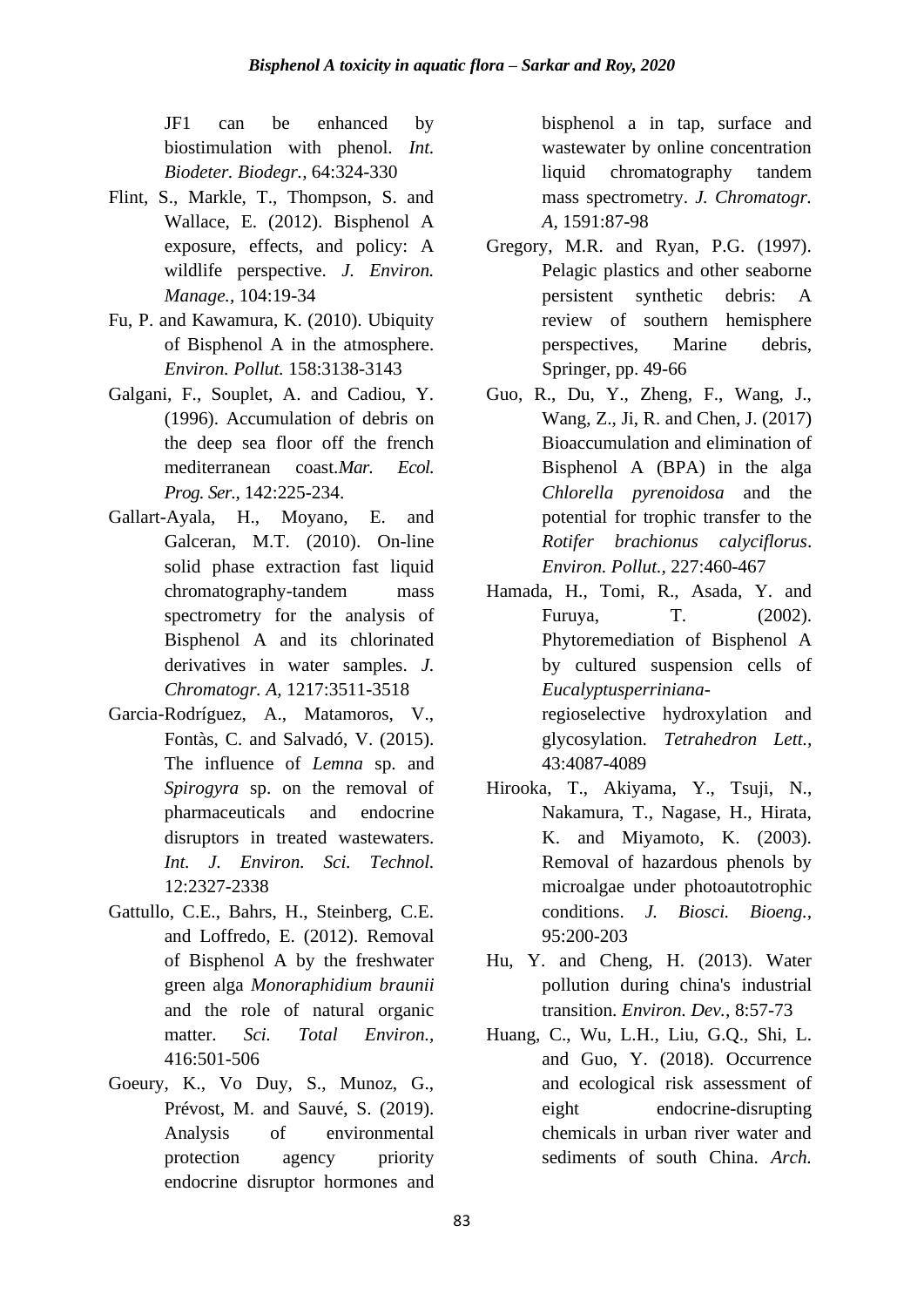*Environ. Contam. Toxicol.* 75:224- 235

- Huang, Y.Q., Wong, C.K., Zheng, J.S., Bouwman, H., Barra, R., Wahlström, B., Neretin, L. and Wong, M.H. (2011). Bisphenol a (BPA) in China: A review of sources, environmental levels, and potential human health impacts. *Environ. Int.,* 42, 91-99
- Imai, S., Shiraishi, A., Gamo, K., Watanabe, I., Okuhata, H., Miyasaka, H., Ikeda, K., Bamba, T. and Hirata, K. (2007). Removal of phenolic endocrine disruptors by *Portulaca oleracea*. *J. Biosci. Bioeng.,* 103:420-426
- Ishihara, K. and Nakajima, N. (2003). Improvement of marine environmental pollution using ecosystem: Decomposition and recovery of endocrine disrupting chemicals by marine phyto- and zooplanktons. *J. Mol. Cat. Benzym.,* 23:419-424
- Ji, M.K., Kabra, A.N., Choi, J., Hwang, J.H., Kim, J.R., Abou-Shanab, R.A.I., Oh, Y.K. and Jeon, B.H. (2014). Biodegradation of Bisphenol A by the freshwater microalgae *Chlamydomonas mexicana* and *Chlorella vulgaris*. *Ecol. Eng.,* 73:260-269
- Jin, H. and Zhu, L. (2016). Occurrence and partitioning of bisphenol analogues in water and sediment from Liaohe river Basin and Taihu lake, China. *Water Res.,* 103:343-351
- Kang, J.H. and Kondo, F. (2002). Bisphenol A degradation by bacteria isolated from river water. *Arch. Environ. Contam. Toxicol.,*  43:265-269
- Kang, J.H. and Kondo, F. (2006). Distribution and biodegradation of bisphenol A in water hyacinth. *Bull. Environ. Contam. Toxicol.,* 77:500- 507
- Kang, J.H., Ri, N. and Kondo, F. (2004). *Streptomyces* sp. strain isolated from river water has high bisphenol A degradability. *Let. Appl. Microbiol.,* 39:178-180
- Karthikraj, R., and Kannan, K., 2017, Mass loading and removal of benzotriazoles, benzothiazoles, benzophenones, and bisphenols in indian sewage treatment plants. *Chemosphere* 181, 216-223. doi: 10.1016/j.chemosphere.2017.04.07 5
- Lalwani, D., Ruan, Y., Taniyasu, S., Yamazaki, E., Kumar, N.J.I., Lam, P.K.S., Wang, X. and Yamashita, N. (2020). Nationwide distribution and potential risk of bisphenol analogues in indian waters. *Ecotoxicol. Environ. Saf.* 200:1107- 1118
- Lee, S., Liao, C., Song, G. J., Ra, K., Kannan, K. and Moon, H.B. (2015). Emission of Bisphenol analogues including Bisphenol A and Bisphenol F from wastewater treatment plants in korea. *Chemosphere,* 119:1000-1006
- Lemos, M.F.L., van Gestel, C.A.M. and Soares. A.M.V.M. (2010). Developmental toxicity of endocrine disrupters Bisphenol A and vinclozolin in a terrestrial isopod. *Arch. Environ. Contam. Toxicol.,* 59:274-281
- Li, G., Zu, L., Wong, P.K., Hui, X., Lu, Y., Xiong, J. and An, T. (2012). Biodegradation and detoxification of bisphenol A with one newly-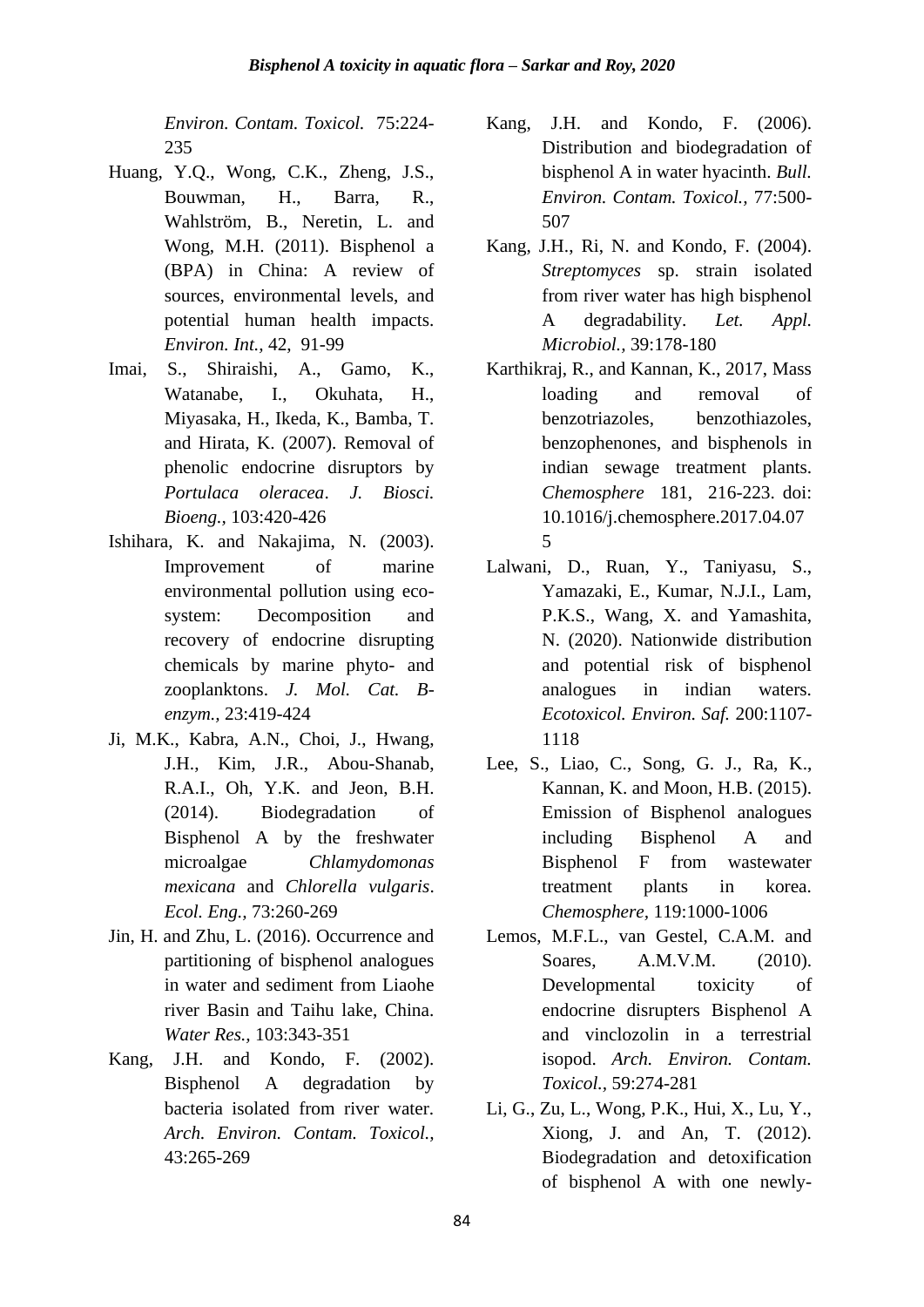isolated strain *Bacillus* sp. Gzb: Kinetics, mechanism and estrogenic transition. *Biores. Technol.,* 114:224-230

- Li, R., Chen, G.Z., Tam, N.F., Luan, T.G., Shin, P.K., Cheung, S.G. and Liu, Y. (2009). Toxicity of Bisphenol A and its bioaccumulation and removal by a marine microalga *Stephanodiscus hantzschii*. *Ecotoxicol. Environ. Saf.* 72:321- 328
- Li, Y., Toyama, T., Furuya, T., Iwanaga, K., Tanaka, Y. and Mori, K. (2014). Sustainable biodegradation of bisphenol A by *Spirodela polyrhiza* in association with *Novosphingobium sp*. FID3. *J. Water Environ. Technol.,* 12:43-54
- Liu, B., Lehmler, H.J., Sun, Y., Xu, G., Sun, Q., Snetselaar, L.G., Wallace, R.B. and Bao, W. (2019). Association of bisphenol A and its substitutes, bisphenol F and bisphenol S, with obesity in United States children and adolescents. *Diabetes Metab. J.,* 43:59-75
- Liu, Y., Guan, Y., Tam, N.F.Y., Mizuno, T., Tsuno, H. and Zhu, W. (2010). Influence of rainfall and basic water quality parameters on the distribution of endocrine-disrupting chemicals in coastal area. *Water Air Soil Pollut.,* 209:333-343
- Loffredo, E. and Senesi, N. (2006). Fate of anthropogenic organic pollutants in soils with emphasis on adsorption/desorption processes of endocrine disruptor compounds. *Pure Appl. Chem.,* 78:947-961
- Loffredo, E., Gattullo, C.E., Traversa, A. and Senesi, N. (2010). Potential of various herbaceous species to remove the endocrine disruptor

bisphenol A from aqueous media. *Chemosphere,* 80:1274-1280

- Matsumura, Y., Hosokawa, C., Sasaki-Mori, M., Akahira, A., Fukunaga, K., Ikeuchi, T., Oshiman, K. and Tsuchido, T. (2009). Isolation and characterization of novel bisphenol-A degrading bacteria from soils. *Biocontrol Sci.,* 14:161-169
- Meijide, F.J., Da Cuña, R.H., Prieto, J.P., Dorelle, L.S., Babay, P.A. and Lo Nostro, F. L. (2018). Effects of waterborne exposure to the antidepressant fluoxetine on swimming, shoaling and anxiety behaviours of the mosquitofish *Gambusia holbrooki*. *Ecotoxicol. Environ. Saf.,* 163:646-655
- Mihaich, E.M., Friederich, U., Caspers, N., Hall, A.T., Klecka, G.M., Dimond, S.S., Staples, C.A., Ortego, L.S. and Hentges, S.G. (2009). Acute and chronic toxicity testing of bisphenol A with aquatic invertebrates and plants. *Ecotoxicol. Environ. Saf.* 72:1392- 1399
- Nakajima, N., Teramoto, T., Kasai, F., Sano, T., Tamaoki, M., Aono, M., Kubo, A., Kamada, H., Azumi, Y. and Saji, H. (2007). Glycosylation of Bisphenol A by freshwater microalgae. *Chemosphere,* 69:934- 941
- Noureddin, I.M., Furumoto, T., Ishida, Y., and Fukui, H., (2004). Absorption and metabolism of bisphenol A, a possible endocrine disruptor, in the aquatic edible plant, water convolvulus (*Ipomoea aquatica*). *Biosci. Biotechnol. Biochem.,*  68:1398-1402
- Oertel, N. and Salánki, J. (2003). Biomonitoring and Bioindicators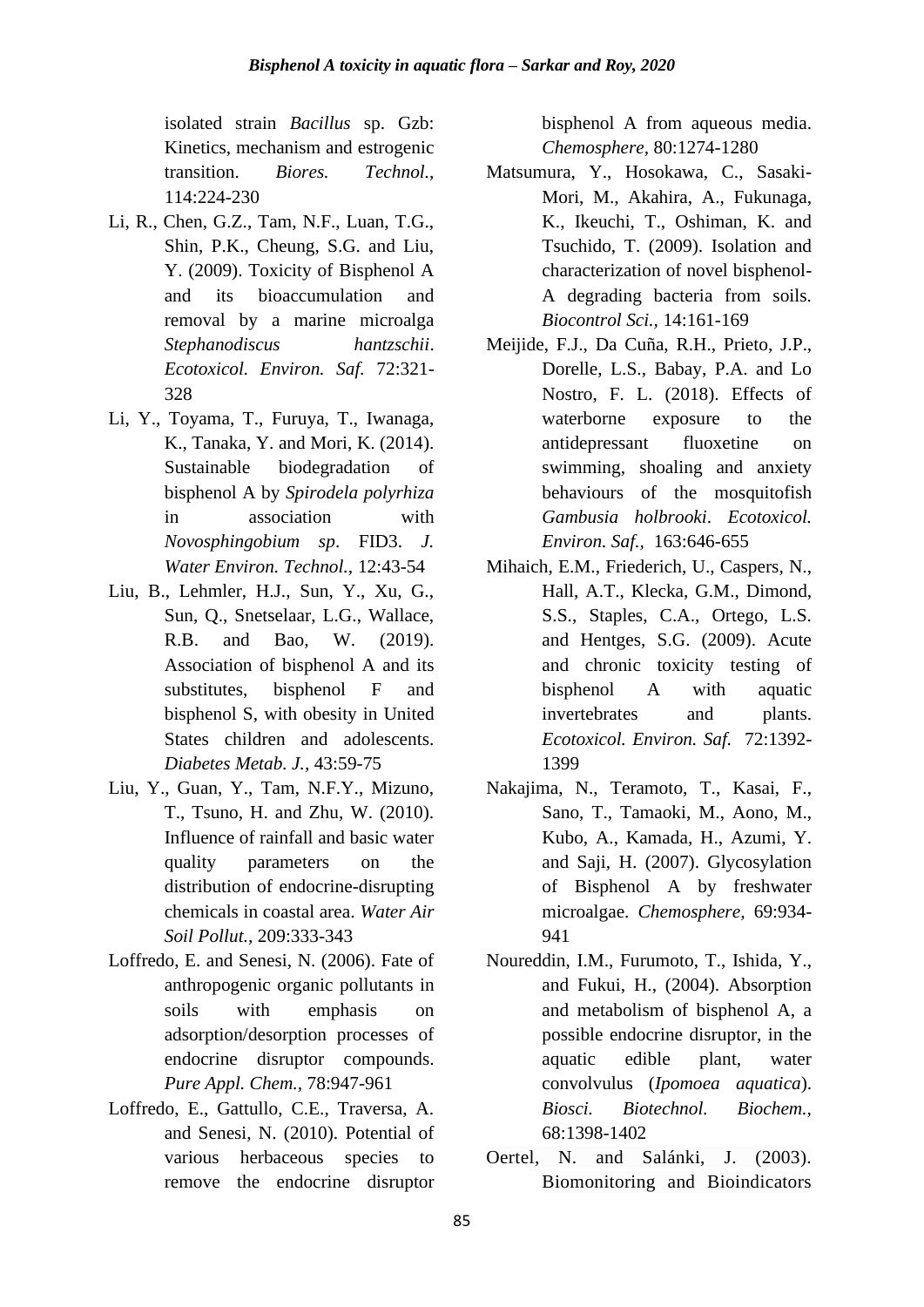in Aquatic Ecosystems. In: Ambasht R.S., Ambasht N.K. (eds.), Modern Trends in Applied Aquatic Ecology. Springer, Boston, pp. 219-246

- Okuhata, H., Ikeda, K., Miyasaka, H., Takahashi, S., Matsui, T., Nakayama, H., Kato, K. and Hirata, K. (2010). Floricultural salvia plants have a high ability to eliminate bisphenol A. *J. Biosci. Bioeng.* 110:99-101
- Owens, C.V., Lambright, C., Bobseine, K., Ryan, B., Gray, L.E., Gullett, B.K. and Wilson, V.S. (2007). Identification of estrogenic compounds emitted from the combustion of computer printed circuit boards in electronic waste. *Environ. Sci. Technol.,* 41, 8506- 8511. doi: 10.1021/es071425p
- PRWeb report, Global bisphenol a market to reach 8.4 million metric tons by 2018.

[http://www.](http://www/)prweb.com/releases/bis phenol\_A\_market/phenol\_market/p rweb10992205.

- Radix, P., Severin, G., Schramm, K.W. and Kettrup, A. (2002). Reproduction disturbances of *Brachionus calyciflorus* (rotifer) for the screening of environmental endocrine disrupters. *Chemosphere,*  47:1097-101
- Raj, M., Mustafa, M., Sethia, B., Kagganti, M., Namitha, S. and Harshitha, S. (2015). Phytoremediation of the endocrine disruptor bisphenol A using *Pistia stratiotes*. *Res. J. Pharm. Biol. Chem. Sci*. 6:1-7
- Reis, A. and Sakakibara, Y. (2012). Enzymatic degradation of endocrine-disrupting chemicals in aquatic plants and relations to

biological fenton reaction. *Water Sci. Technol.,* 66:775-782

- Rocha, S., Domingues, V.F., Pinho, C., Fernandes, V.C., Delerue-Matos, C., Gameiro, P. and Mansilha, C. (2013). Occurrence of Bisphenol A, estrone, 17β-estradiol and 17αethinylestradiol in Portuguese rivers. *Bullet. Environ. Contam. Toxicol.,* 90:73-78
- Rochester, J.R. and Bolden, A.L. (2015). Bisphenol S and F: A systematic review and comparison of the hormonal activity of Bisphenol A substitutes. *Environ. Health Perspect,* 123:643-650
- Saiyood, S., Inthorn, D., Vangnai, A.S. and Thiravetyan, P. (2013). Phytoremediation of Bisphenol A and total dissolved solids by the mangrove plant, *Bruguiera gymnorhiza*. *Int. J. Phytoremediation,* 15:427-438
- Saiyood, S., Vangnai, A.S., Thiravetyan, P. and Inthorn, D. (2010). Bisphenol a removal by the *Dracaena* plant and the role of plant-associating bacteria. *J. Hazard. Mater.*  178:777-785
- Sakai, K., Yamanaka, H., Moriyoshi, K., Ohmoto, T. and Ohe, T. (2007). Biodegradation of Bisphenol A and related compounds by *Sphingomonas* sp. Strain BP-7 isolated from seawater. *Biosci. Biotechnol. Biochem.,* 71:51-57
- Sangai, N., Pandya, H.A. and Singh, R. (2016). Critical review on bisphenol a: Invisible pollution. Int. J. Pharm. Res. Health Sci., 4:1043- 1049
- Si, W., Cai, Y., Liu, J., Shen, J., Chen, Q., Chen, C. and Ning, L. (2019). Investigating the role of colloids on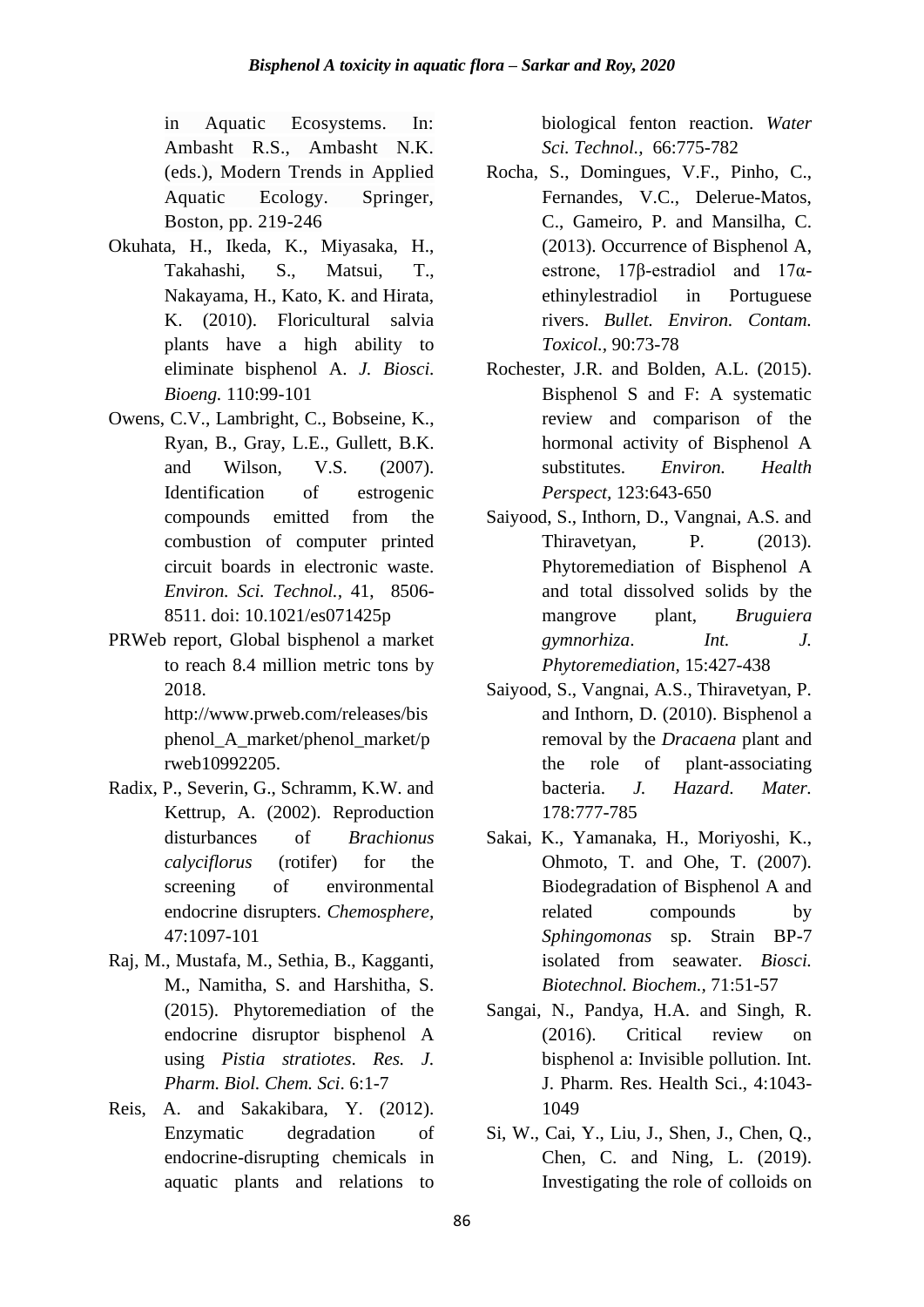the distribution of bisphenol analogues in surface water from an ecological demonstration area, China. *Sci. Total Environ.,* 673:699-707

- Staples, C., van der Hoeven, N., Clark, K., Mihaich, E., Woelz, J. and Hentges, S. (2018). Distributions of concentrations of bisphenol a in north american and european surface waters and sediments determined from 19 years of monitoring data. *Chemosphere,* 201:448-458
- Staples, C.A., Dome, P.B., Klecka, G.M., Oblock, S.T. and Harris, L.R. (1998). A review of the environmental fate, effects, and exposures of Bisphenol A. *Chemosphere,* 36:2149-2173
- Trueman, R. and Erber, L. (2013). Invasive species may offer advanced phytoremediation of endocrine disrupting chemicals in aquatic ecosystems. *Emir. J. Food Agric.,* 25:648-656
- Wan, Y., Xia, W., Yang, S., Pan, X., He, Z. and Kannan, K. (2018). Spatial distribution of Bisphenol S in surface water and human serum from yangtze river watershed, China: Implications for exposure through drinking water. *Chemosphere,* 199:595-602
- Yamazaki, E., Yamashita, N., Taniyasu, S., Lam, J., Lam, P.K., Moon, H.B., Jeong, Y., Kannan, P., Achyuthan, H., Munuswamy, N. and Kannan, K. (2015). Bisphenol A and other bisphenol analogues including BPS and BPF in surface water samples from Japan, China, Korea and India. *Ecotoxicol. Environ. Saf.*  122:565-572
- Yang, Y., Lu, L., Zhang, J., Yang, Y., Wu, Y. and Shao, B. (2014). Simultaneous determination of seven bisphenols in environmental water and solid samples by liquid chromatography-electrospray tandem mass spectrometry. *J. Chromatogr. A,* 1328:26-34
- Yu, X., Xue, J., Yao, H., Wu, Q., Venkatesan, A.K., Halden, R.U. and Kannan, K. (2015). Occurrence and estrogenic potency of eight Bisphenol analogs in sewage sludge from the U.S. EPA targeted national sewage sludge survey. *J. Hazard. Mater.,* 299:733-739
- Zazouli, M.A., Mahdavi, Y., Bazrafshan, E. and Balarak, D. (2014). Phytodegradation potential of bisphenola from aqueous solution by *Azolla filiculoides*. *J. Environ. Health Sci. Eng.,* 12:66-66
- Zhang, B., Wu, Z., Cheng, S., He, F., Wang, Y. and Gao, Y. (2007). Primary study on phytodegradation of bisphenol A by *Elodea nuttallii*. *Wuhan Univ. J. Nat. Sci.* 12:1118- 1124
- Zhang, C., Zeng, G., Yuan, L., Yu, J., Li, J., Huang, G., Xi, B. and Liu, H. (2007). Aerobic degradation of bisphenol A by *Achromobacter xylosoxidans* strain b-16 isolated from compost leachate of municipal solid waste. *Chemosphere,* 68:181- 190
- Zhang, G., Wang, Y., Jiang, J. and Yang, S. (2017). Bisphenol A removal by submerged macrophytes and the contribution of epiphytic microorganisms to the removal process. *Bullet. Environ. Contam. Toxicol.* 98:770-775